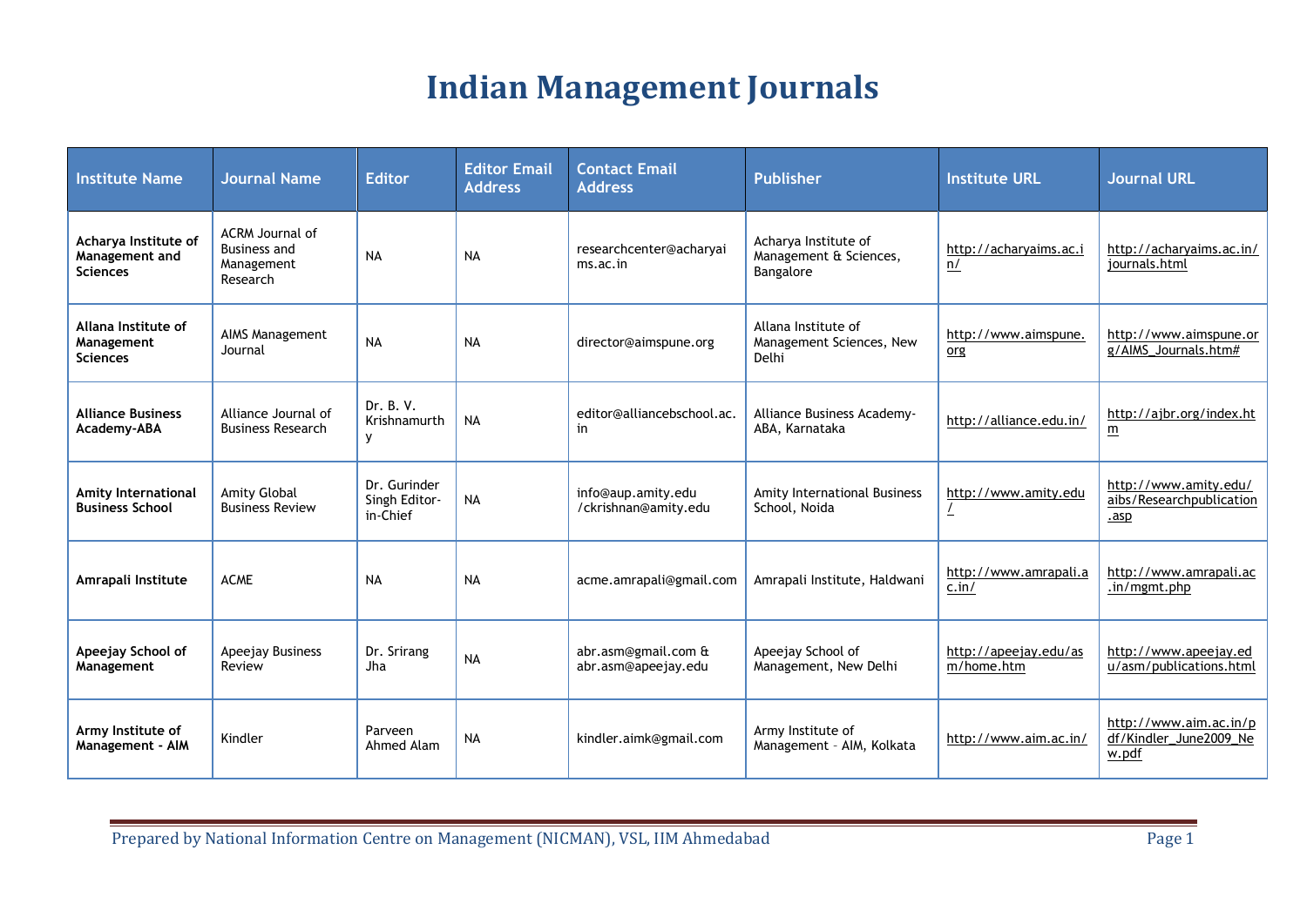| Asian School of<br><b>Business</b><br>Management                                           | ASBM Journal of<br>Mgmt                                                           | <b>NA</b>                                       | <b>NA</b>                    | editor.ajm@asbm.ac.in                                | Asian School of Business<br>Management, Bhubaneswar                                                | http://www.asbm.ac.in<br>/asbm/                           | http://asbm.ac.in/asbm<br>/index.php?bmkey=10                          |
|--------------------------------------------------------------------------------------------|-----------------------------------------------------------------------------------|-------------------------------------------------|------------------------------|------------------------------------------------------|----------------------------------------------------------------------------------------------------|-----------------------------------------------------------|------------------------------------------------------------------------|
| Asia-Pacific Institute<br>of Management                                                    | <b>Asia-Pacific Business</b><br>Review                                            | Dr. A. N.<br>Sarkar                             | ansarkar@asiap<br>acific.edu | <b>NA</b>                                            | Asia-Pacific Institute of<br>Management                                                            | http://www.asiapacific<br>.edu/                           | http://www.asiapacific.<br>edu/Asia-Pacific-<br><b>Business-Review</b> |
| Badruka Institute of<br><b>Foreign Trade</b>                                               | BIFT's Journal of<br>International<br>Management and<br>Research                  | <b>NA</b>                                       | <b>NA</b>                    | biftmpib@rediffmail.com /<br>bift2001@rediffmail.com | Badruka Institute of Foreign<br>Trade, kachiguda, Hyderabad                                        | http://www.badruka.c<br>om/home/institutions/<br>bift.htm | <b>NA</b>                                                              |
| <b>Bankers Institute of</b><br><b>Rural Development</b>                                    | Micro Finance<br>Review: Journal of<br>the Centre for<br>Microfinance<br>Research | S. K.<br>Chatterjee                             | <b>NA</b>                    | bird@bsnl.in /<br>birdjournal@yahoo.in               | Bankers Institute of Rural<br>Development, Lucknow                                                 | http://www.birdluckno<br>w.in/                            | http://www.birdlucknow<br>.in/static/journals.aspx                     |
| <b>Bharat Vidyapeeth</b><br>Deemed University,<br>Institute of<br>Management &<br>Research | <b>BVIMR Management</b><br>Edge Journal                                           | Ms. Rupali<br>Kumar and<br>Ms. Preety<br>Wadhwa | pwadhwa77@g<br>mail.com      | bvimr_mgtedge@hotmail.c<br><sub>om</sub>             | <b>Bharat Vidyapeeth Deemed</b><br>University Institute of<br>Management & Research,<br>New Delhi, | http://www.bvimr.com                                      | http://www.bvimr.com/<br>Pub_Journal.asp                               |
| <b>Bharat Vidyapeeth</b><br>Deemed University,<br>Institute of<br>Management &<br>Research | BVIMSR's Journal of<br>Management<br>Research                                     | Prof. J. C.<br>Sharma                           | <b>NA</b>                    | editor_bjmr@bvimsr.com                               | <b>Bharati Vidyapeeth's</b><br>Institute of Management<br>Studies & Research, Navi<br>Mumbai       | http://www.bvimr.com<br>$\overline{\mathcal{L}}$          | http://www.bvimsr.com<br>/publication.html                             |
| <b>Bharathidasan</b><br>Institute of<br>Management (BIM)                                   | The Journal -<br>Contemporary<br>Management<br>Research                           | <b>NA</b>                                       | <b>NA</b>                    | editor.jocmar@bim.edu                                | Bharathidasan Institute of<br>Management (BIM), Tamil<br>Nadu                                      | http://www.bim.edu/                                       | http://www.bim.edu/ce<br>cmar/publication.php                          |
| <b>BIMTECH Birla</b><br>Institute of<br>Management<br>Technology                           | Journal of Insurance<br>and Risk Management                                       | <b>NA</b>                                       | <b>NA</b>                    | arun.sahay@bimtecb.ac.in<br>(Dean Research)          | <b>BIMTECH Birla Institute of</b><br>Management Technology,<br><b>Greater Noida</b>                | http://www.bimtech.a<br>c.in/                             | http://www.bimtech.ac.<br>in/jour_risk_mngt.html                       |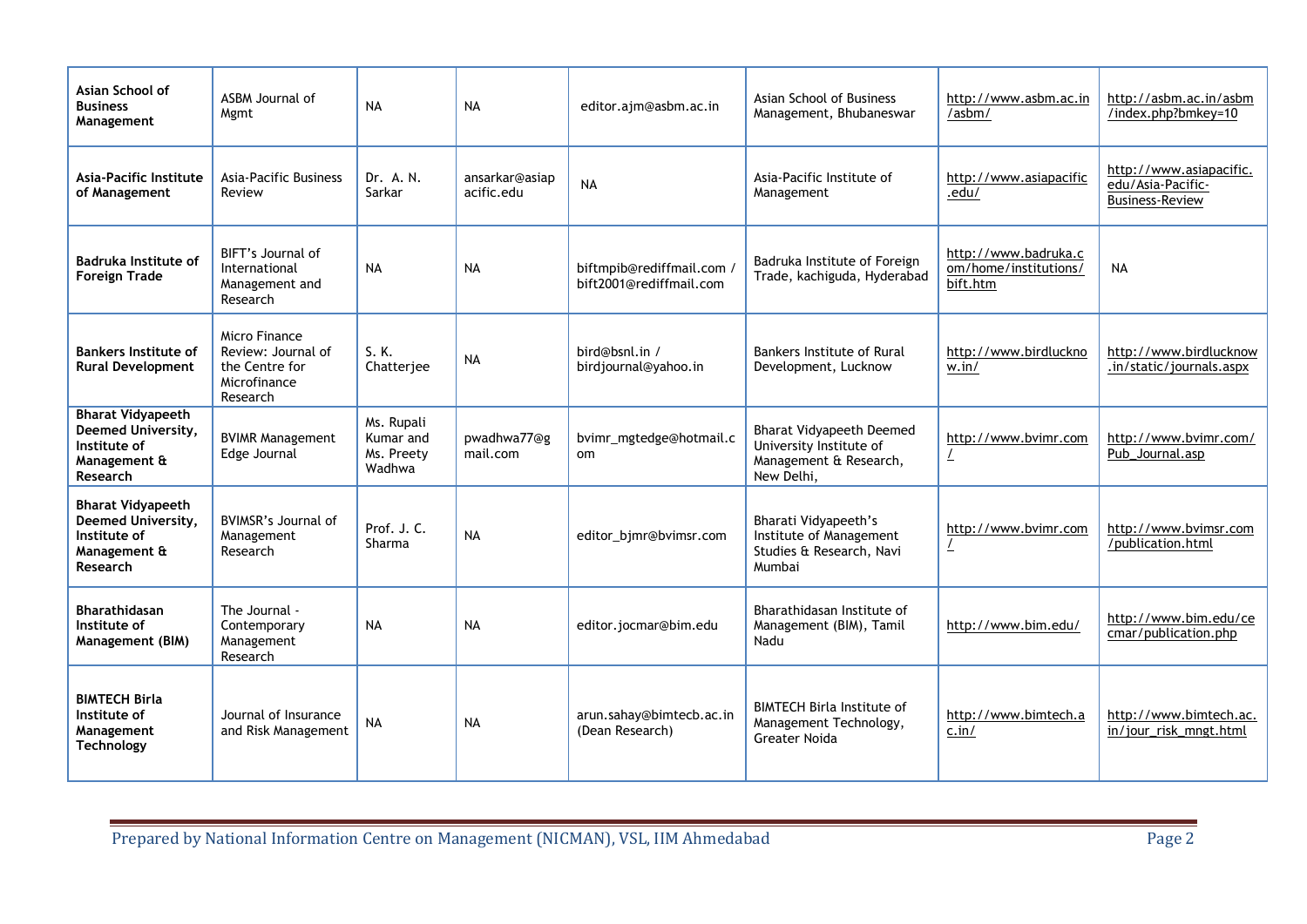| <b>Birla Institute of</b><br>Technology                                           | The Alternative:<br>Journal of<br><b>Management Studies</b><br>and Research                                       | Dr. Utpal<br>Baul                               | utpalbaul@bitm<br>esra.ac.in | <b>NA</b>                                                                                                                                    | Birla Institute of Technology,<br>Mesra                                                                              | http://www.bitmesra.a<br>c.in                                                                                                                     | http://www.bitmesra.ac<br>.in/cms.aspx?this=1∣<br>$=671$                                  |
|-----------------------------------------------------------------------------------|-------------------------------------------------------------------------------------------------------------------|-------------------------------------------------|------------------------------|----------------------------------------------------------------------------------------------------------------------------------------------|----------------------------------------------------------------------------------------------------------------------|---------------------------------------------------------------------------------------------------------------------------------------------------|-------------------------------------------------------------------------------------------|
| <b>Centre for</b><br>Management<br>Development                                    | PRABANDHAN:<br>Journal of<br>Management                                                                           | <b>NA</b>                                       | <b>NA</b>                    | director@cmd.edu<br>(General Department)                                                                                                     | Centre for Management<br>Development, Modinagar, U.<br>P.                                                            | http://www.cmd.edu                                                                                                                                | http://www.cmd.edu/Pu<br>blications.html                                                  |
| <b>Chennai Business</b><br>School                                                 | <b>CBS Business Review</b>                                                                                        | Prof. Sridar<br>Natraian<br><b>Chief Editor</b> | sridarn@cbs.org              | cbsbusinessreview@gmail.<br>com                                                                                                              | Chennai Business School,<br>Chennai                                                                                  | http://www.cbs.org.in                                                                                                                             | http://www.cbs.org.in/f<br>ull news.php?nid=17                                            |
| <b>Christ Universty</b><br>Institute of<br>Management                             | USHUS-Journal of<br>Management                                                                                    | Anil J. Pinto                                   | <b>NA</b>                    | Anil Pinto:<br>ushus@christuniversity.in<br>(Principal Contact)<br>Joseph Varghese:<br>frjoseph@christuniversity.i<br>n<br>(Support Contact) | Christ University, Hosur<br>Road.<br>Bangalore                                                                       | http://www.christunive<br>rsity.in/Institute%20of%<br>20Management%20%28M<br>BA%29/index.php?divisi<br>on=Commerce%20and%2<br>0Management&dept=21 | http://journals.christuni<br>versity.in/index.php/ush<br>$s$                              |
| Department of<br><b>Business</b><br>Management,<br>Calcutta University            | JOURNAL OF<br><b>BUSINESS</b><br>MANAGEMENT<br>RESEARCH (JBMR)                                                    | <b>NA</b>                                       | <b>NA</b>                    | cumbm1@dataone.in                                                                                                                            | Department of Business<br>Management,<br>University of Calcutta                                                      | http://www.bmcaluniv.<br>org/                                                                                                                     | http://www.bmcaluniv.o<br>rg/journal.html                                                 |
| Department of<br>Management<br>Studies, Rajalakshmi<br><b>Engineering College</b> | International Journal<br>on Global Business<br>Management and<br>Research (IJGBMR)                                | Ms. K. R.<br>Sowmya                             | <b>NA</b>                    | editor.ijgbmr@rajalakshmi<br>.edu.in                                                                                                         | Department of Management<br>Studies,<br>Rajalakshmi Engineering<br>College, Rajalakshmi Nagar,<br>Thandalam, Chennai | http://www.rajalakshm<br>i.org/dept-mba-<br>intro.html                                                                                            | http://www.rajalakshmi<br>.org/ijgbmr/journal.html                                        |
| <b>Dhruva College of</b><br>Management,<br>Hyderabad                              | Vidwat - the Indian<br>Journal of<br>Management                                                                   | Dr. S. Pratap<br>Reddy<br>(Editor-in-<br>Chief) | <b>NA</b>                    | vidwat@dhruvacollege.net                                                                                                                     | Dhruva College of<br>Management, Hyderabad                                                                           | http://www.dhruvacoll<br>ege.net/                                                                                                                 | http://www.dhruvacolle<br>ge.net/research-a-<br>publications/vidwat/abo<br>ut-vidwat.html |
| Dr. Gaur Hari<br>Singhania Institute<br>of Management &<br>Research               | <b>IMR Management</b><br>Speak- Journal of Dr.<br>Gaur Hari Singhania<br>Institute of<br>Management &<br>Research | Dr. Sunil<br>Shukla                             | <b>NA</b>                    | director@ghsimr.org<br>(Director)                                                                                                            | Dr. Gaur Hari Singhania<br>Institute of Management &<br>Research.<br>Kamla Nagar<br>Kanpur                           | http://www.ghsimr.org                                                                                                                             | http://www.ghsimr.org/<br>publication2.php                                                |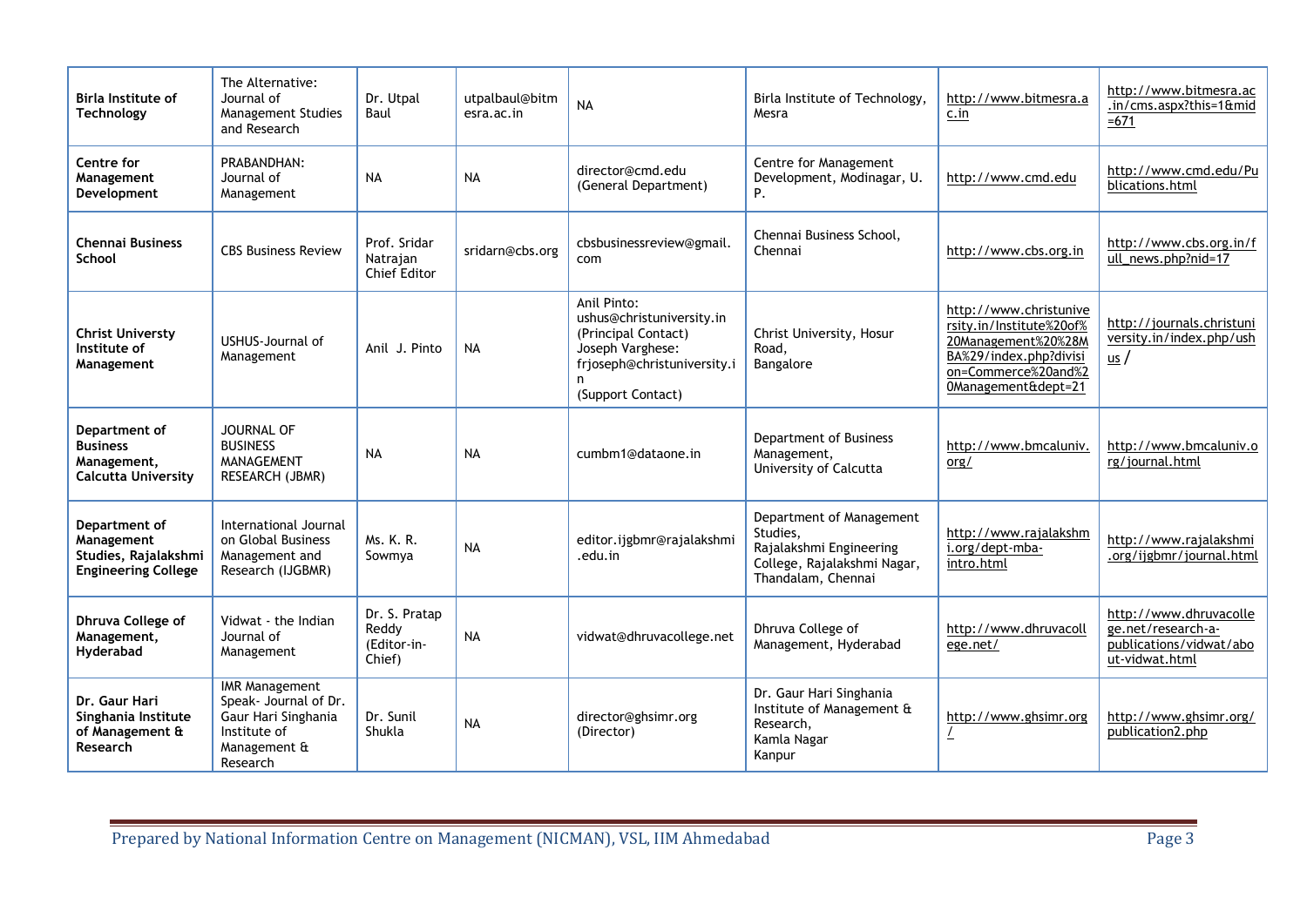| <b>ELK Education</b><br><b>Consultants Pvt.</b><br>Ltd.              | Journal of Finance &<br><b>Risk Management</b>                | Mrs. Preeti<br>Dhanda                  | preeti@elkindia<br>.com | journals@elkindia.com                                               | <b>ELK Education Consultants</b><br>Pvt. Ltd., Ghaziabad                                                   | http://www.elkindia.co<br>m/                 | http://www.elkindia.co<br>m/elk_journal_finance.h<br><u>tm</u>          |
|----------------------------------------------------------------------|---------------------------------------------------------------|----------------------------------------|-------------------------|---------------------------------------------------------------------|------------------------------------------------------------------------------------------------------------|----------------------------------------------|-------------------------------------------------------------------------|
| <b>ELK Education</b><br><b>Consultants Pvt.</b><br>Ltd.              | ELK Journal of<br>Marketing & Retail<br>Management            | Ms. Aditi<br>Sachdeva                  | aditi@elkindia.c<br>om  | journals@elkindia.com                                               | <b>ELK Education Consultants</b><br>Pvt. Ltd., Ghaziabad                                                   | http://www.elkindia.co<br>m/                 | http://www.elkindia.com/<br>elk journal marketing.ht<br>$\underline{m}$ |
| <b>FMS University of</b><br>Delhi                                    | Journal of<br>Management<br>Research                          | Sanjay P.<br>Garg                      | <b>NA</b>               | jmrhdg@rediffmail.com /<br>jmr@fms.edu                              | Journal of Management<br>Research<br><b>Faculty of Management</b><br><b>Studies</b><br>University of Delhi | http://www.fms.edu/                          | http://www.fms.edu/?q<br>$=$ node/172                                   |
| <b>FORE School of</b><br>Management                                  | Abhigyan                                                      | <b>NA</b>                              | <b>NA</b>               | mareena@fsm.ac.in<br>Ms. Mereena Mathew<br>(Manager - Publications) | FORE School of Management,<br>New Delhi                                                                    | http://www.fsm.ac.in/                        | http://www.fsm.ac.in/p<br>ub_abhigyan.html#                             |
| Fortune Institute of<br>International<br><b>Business</b>             | <b>FIIB Business Review</b><br>(FBR)                          | Prof. K. B. C.<br>Saxena               | <b>NA</b>               | editorfbr@fiib.edu.in                                               | Fortune Institute of<br>International Business,<br>New Delhi                                               | http://fiib.edu.in/                          | http://fiib.edu.in/activit<br>ies/fbr                                   |
| <b>Future Business</b><br>School                                     | Bhavishya: the<br>Journal of Future<br><b>Business School</b> | <b>NA</b>                              | <b>NA</b>               | fiem@teamfuture.in<br>(General Department)                          | Future Business School,<br>Kolkata                                                                         | http://www.futurebusi<br>nessschool.org      | http://www.teamfuture.<br>in/index.php/r-d/                             |
| Gian Jyoti Institute<br>of Management &<br><b>Technology (GJIMT)</b> | Gyan Management                                               | Dr. Aneet<br>and Prof. A.<br>K. Mittal | <b>NA</b>               | journal@gjimt.com                                                   | Gian Jyoti Institute of<br>Management & Technology,<br>Chandigarh                                          | http://www.gjimt.com                         | http://www.gjimt.com/<br>Gyan/gyan.html                                 |
| Gitam Institute of<br>Management                                     | Gitam Journal of<br>Management                                | <b>NA</b>                              | <b>NA</b>               | gitam.jom@gitam.in                                                  | Gitam Institute of<br>Management, Gitam<br>University, Visakhapatnam                                       | http://www.gitam.edu<br>/gim/gimaboutus.aspx | http://www.gitam.edu/<br>gim/Introductionaboutus<br>.aspx?id=44         |
| <b>GITAM School of</b><br><b>International</b><br><b>Business</b>    | Gitam Review of<br>International<br><b>Business</b>           | <b>NA</b>                              | <b>NA</b>               | kkvaddi@gitam.edu<br>(Dean)                                         | Gitam Institute of<br>International Business, Gitam<br>University, Visakhapatnam                           | http://www.gsib.org/                         | <b>NA</b>                                                               |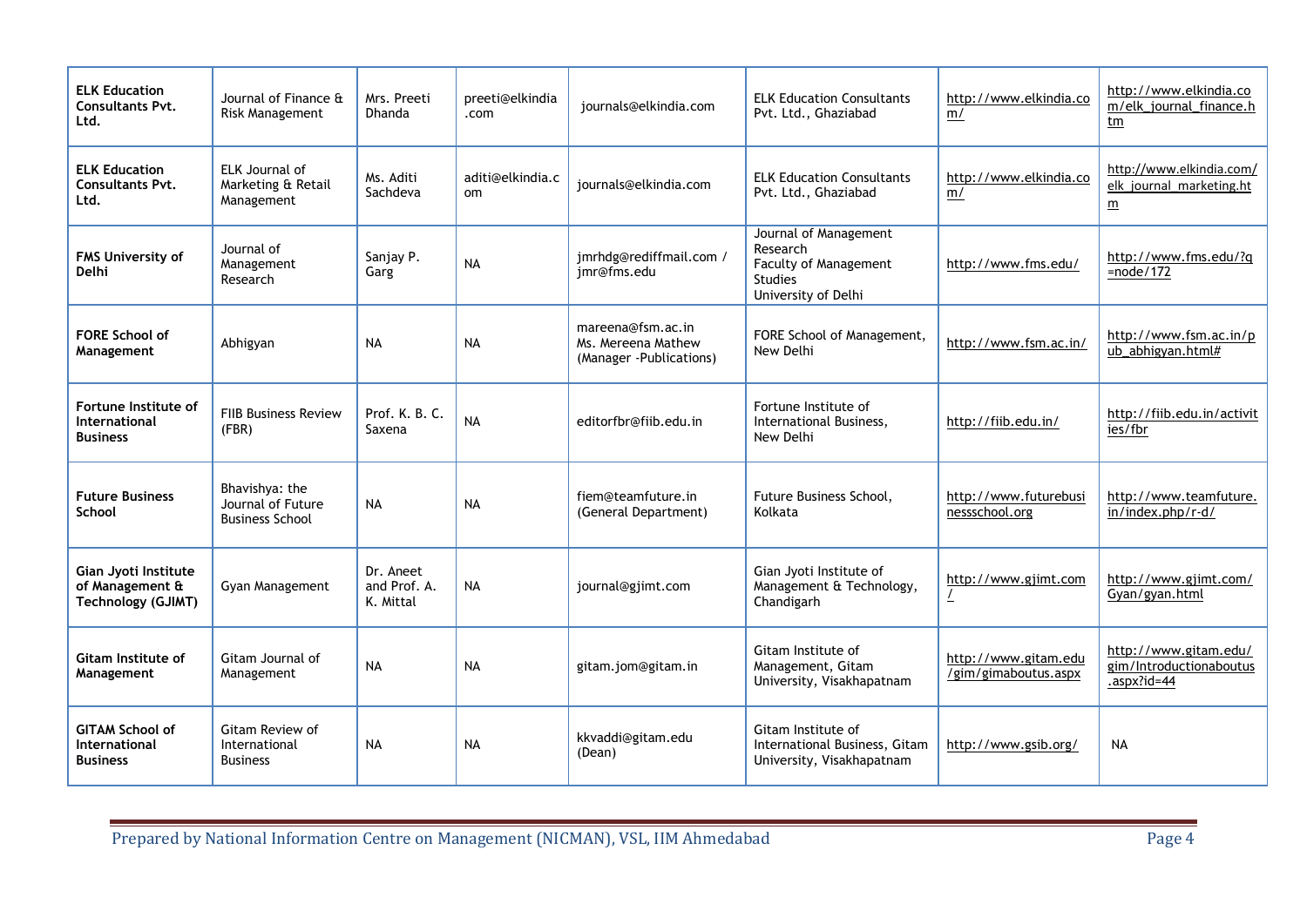| <b>Globsyn Business</b><br>School                                          | Globsyn Management<br>Journal                          | <b>NA</b>                                                  | <b>NA</b>                             | gbsjournal@globsyn.com                              | Globsyn Business School,<br>Kolkata                                                                                                     | http://www.globsyn.ed<br>u.in/                  | http://www.globsyn.edu<br>.in/research/manageme<br>nt_journal.php       |
|----------------------------------------------------------------------------|--------------------------------------------------------|------------------------------------------------------------|---------------------------------------|-----------------------------------------------------|-----------------------------------------------------------------------------------------------------------------------------------------|-------------------------------------------------|-------------------------------------------------------------------------|
| <b>Great Lakes</b><br>Institute of<br>Management                           | <b>Great Lakes Herald</b>                              | Dr. Venkat R<br>Krishnan                                   | <b>NA</b>                             | contact-4@rkvenkat.org                              | Great Lakes Institute of<br>Management,<br>Tamilnadu                                                                                    | http://www.greatlakes<br>.edu.in/               | http://greatlakes.edu.in<br>/centers/yale-great-<br>lakes.html          |
| <b>GRG School of</b><br><b>Management Studies</b>                          | <b>PRERANA</b>                                         | Dr. B.<br>Sripirabaa                                       | <b>NA</b>                             | prerana@grgsms.com                                  | GRG School of Management<br><b>Studies</b><br>Peelamedu<br>Coimbatore                                                                   | http://www.grgsms.co<br>m/                      | http://www.grgsms.com<br>/research.html                                 |
| <b>HCM Rajasthan State</b><br><b>Institute of Public</b><br>Administration | ASTI Journal of<br>Training and<br>Development         | <b>NA</b>                                                  | <b>NA</b>                             | hcmripa@sancharnet.in /<br>hcmripa@rajasthan.gov.in | <b>Association of State Training</b><br>Institutions in India , HCM<br>Rajasthan State Institute of<br>Public Administration,<br>Jaipur | http://www.hcmripa.g<br>ov.in/                  | http://hcmripa.gov.in/a<br>sti1.htm                                     |
| <b>IC Centre for</b><br>Governance                                         | Journal of<br>Governance                               | Prabhat<br>Kumar                                           | <b>NA</b>                             | iccfg@yahoo.co.in                                   | IC Centre for Governance,<br>New Delhi                                                                                                  | http://www.iofc.org/ic<br>-centre-of-governance | http://www.iccfg.net/a<br>pps/links/                                    |
| <b>IFIM Business School</b>                                                | FOCUS - The<br>International Journal<br>of Mgmt Digest | Dr. R.<br>Balachandra<br>(Member of<br>Editorial<br>Board) | r.balachandra <sup>®</sup><br>neu.edu | <b>NA</b>                                           | <b>IFIM Business School.</b><br>Bangalore                                                                                               | http://ifimbschool.com<br>L                     | http://ifimbschool.com/<br>focus_journal.html                           |
| <b>IILM Institute for</b><br><b>Higher Education</b>                       | Management and<br>Change                               | Dr. P.<br>Malarvizhi<br>(Chief Editor)                     | <b>NA</b>                             | management.change@iilm<br>.edu                      | IILM Institute for Higher<br>Education,<br>Gurgaon                                                                                      | http://iilm.edu/                                | http://iilm.edu/research<br>publications/managemen<br>t-and-change.html |
| <b>IILM</b> Institute for<br><b>Higher Education</b>                       | <b>IILM Management</b><br>Review                       | George<br>Sakaria                                          | <b>NA</b>                             | editor.imr@iilm.edu                                 | IILM Institute for Higher<br>Education                                                                                                  | http://iilm.edu/                                | http://iilm.edu/iilm-<br>online/IMR.html                                |
| <b>IIM Bangalore</b>                                                       | <b>IIMB Management</b><br>Review                       | K. R. Usha                                                 | krusha@iimb.er<br>net.in              | review@iimb.ernet.in                                | Indian Institute of<br>Management, Bangalore                                                                                            | http://www.iimb.ernet<br>.in/                   | http://www.iimb.ernet.i<br>n/publications/review                        |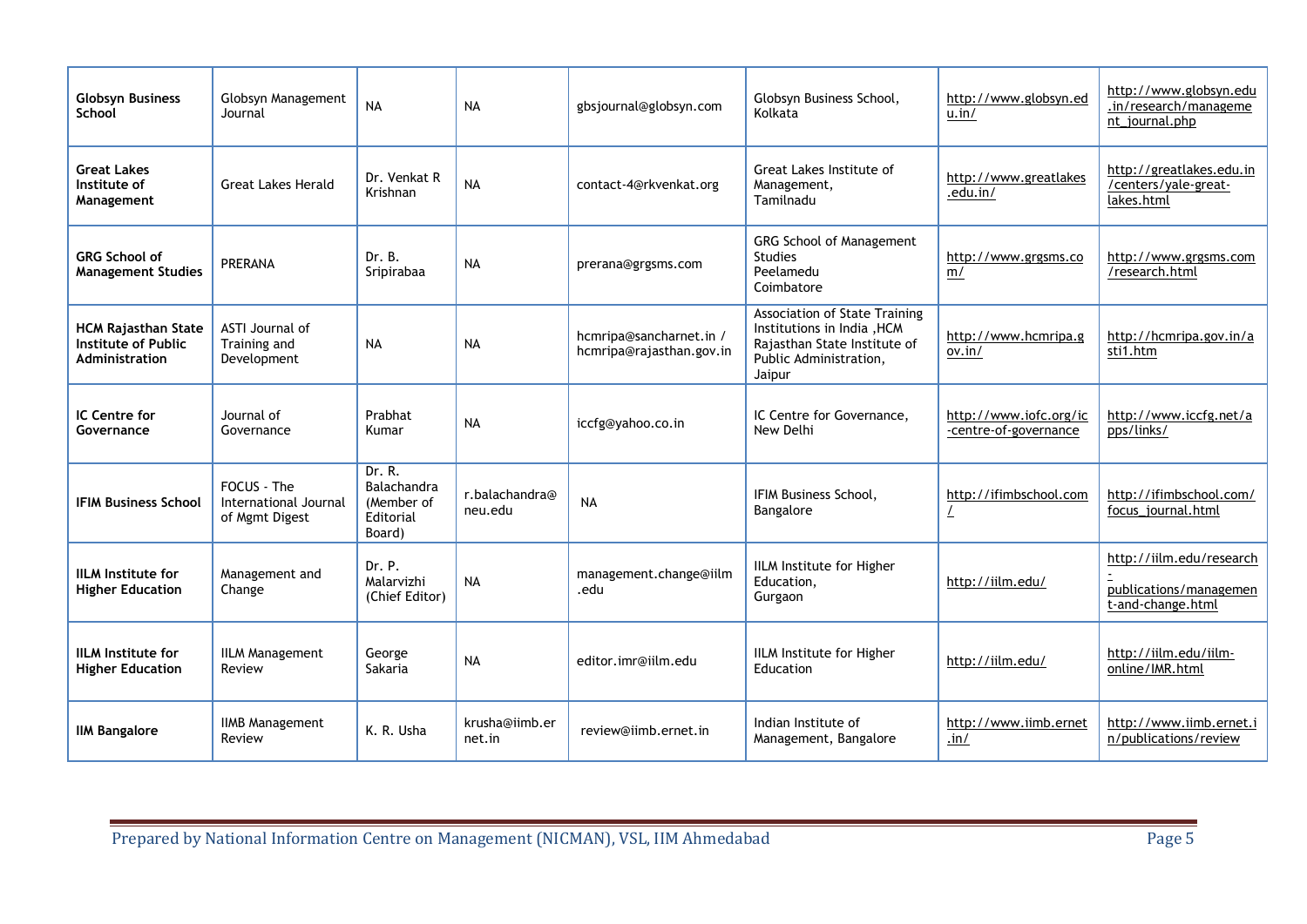| <b>IIM Indore</b>                                                  | Indore Management<br>Journal (IMJ)                            | <b>NA</b>                                                       | <b>NA</b>                                          | imj@iimidr.ac.in                                | I Indian Institute of<br>Management, Indore                                     | http://www.iimidr.ac.i<br>$n/$ iimi/ | http://www.iimidr.ac.in<br>/iimi/pages/faculty mai<br>n/research-and-<br>publications.php |
|--------------------------------------------------------------------|---------------------------------------------------------------|-----------------------------------------------------------------|----------------------------------------------------|-------------------------------------------------|---------------------------------------------------------------------------------|--------------------------------------|-------------------------------------------------------------------------------------------|
| <b>IIM Kozhikodu</b>                                               | <b>IIM Kozhikode Society</b><br>& Management<br>Review        | Prof.<br><b>Debashis</b><br>Chatterjee<br>(Editor-in-<br>Chief) | <b>NA</b>                                          | prd@iimk.ac.in                                  | <b>SAGE Publications</b>                                                        | http://www.iimk.ac.in                | http://ksm.sagepub.com                                                                    |
| <b>IIM Lucknow</b>                                                 | Metamorphosis: A<br>Journal of<br>Management<br>Research      | Prof. R.L.<br>Raina (Chief<br>Editor)                           | <b>NA</b>                                          | journal@iiml.ac.in /<br>metoffice@iiml.ac.in    | Indian Institute of<br>Management,<br>Lucknow                                   | http://www.iiml.ac.in/               | http://www.iiml.ac.in/<br>consulting and research<br>journal.html                         |
| <b>IIM Shillong</b>                                                | <b>IIMS</b> Journal of<br>Management Science                  | Dr.<br>Naliniprava<br>Tripathy                                  | nt@iimshillong.i<br>n/nalini_prava<br>@yahoo.co.in | <b>NA</b>                                       | Indian Institute of<br>Management, Shillong                                     | http://www.iimshillong<br>.in/       | http://www.iimshillong.i<br>n/iims-journal.asp                                            |
| <b>IMS Noida</b>                                                   | IMS Manthan: The<br>Journal of<br>Innovations                 | Dr. A. K.<br>Srivastava                                         | <b>NA</b>                                          | editor@imsmanthan.com                           | IMS Manthan Noida,<br><b>Uttar Pradesh</b>                                      | http://www.imsnoida.c<br>om/         | http://www.imsmanthan<br>.com/                                                            |
| <b>Indian Academy</b><br>School of<br>Management<br>Studies(IASMS) | The IASMS Journal of<br><b>Business Spectrum</b>              | Deepali Kale                                                    | <b>NA</b>                                          | iasmsbusnspect@gmail.co<br>m                    | The IASMS Journal of Business<br>Spectrum, Bangalore                            | http://www.iasms.in/                 | http://www.iasms.in/in<br>dex.php?page=journal#                                           |
| <b>Indian Business</b><br>Academy                                  | 3D-IBA Journal of<br>Management &<br>Leadership               | <b>NA</b>                                                       | <b>NA</b>                                          | kmc@iba.ac.in                                   | Indian Business Academy,<br>Bengaluru                                           | http://www.iba.ac.in/                | http://ibainternational.o<br>rg/blr/research_publicat<br>ion.php                          |
| Indian Council of<br>Social Science<br>Research (ICSSR)            | Man and Society: A<br>journal of North-East<br><b>Studies</b> | Udayon Misra                                                    | <b>NA</b>                                          | icssrnerc@dataone.in<br>/icssr_nerc@hotmail.com | ICSSR, North-Eastern<br>Regional Centre, Shilong                                | http://www.icssr.org/                | http://www.icssrnerc.or<br>g/sub.php?sub=journal.h<br>tml                                 |
| <b>Indian Education</b><br>Society                                 | Anvesha                                                       | <b>NA</b>                                                       | <b>NA</b>                                          | anvesha.ies@gmail.com                           | Indian Education Society's<br>Management College and<br>Research Centre, Mumbai | http://www.ies.edu/                  | http://www.ies.edu/ma<br>nagement/ProgramDetail<br>s.aspx?Content=life-<br>Anveshanew     |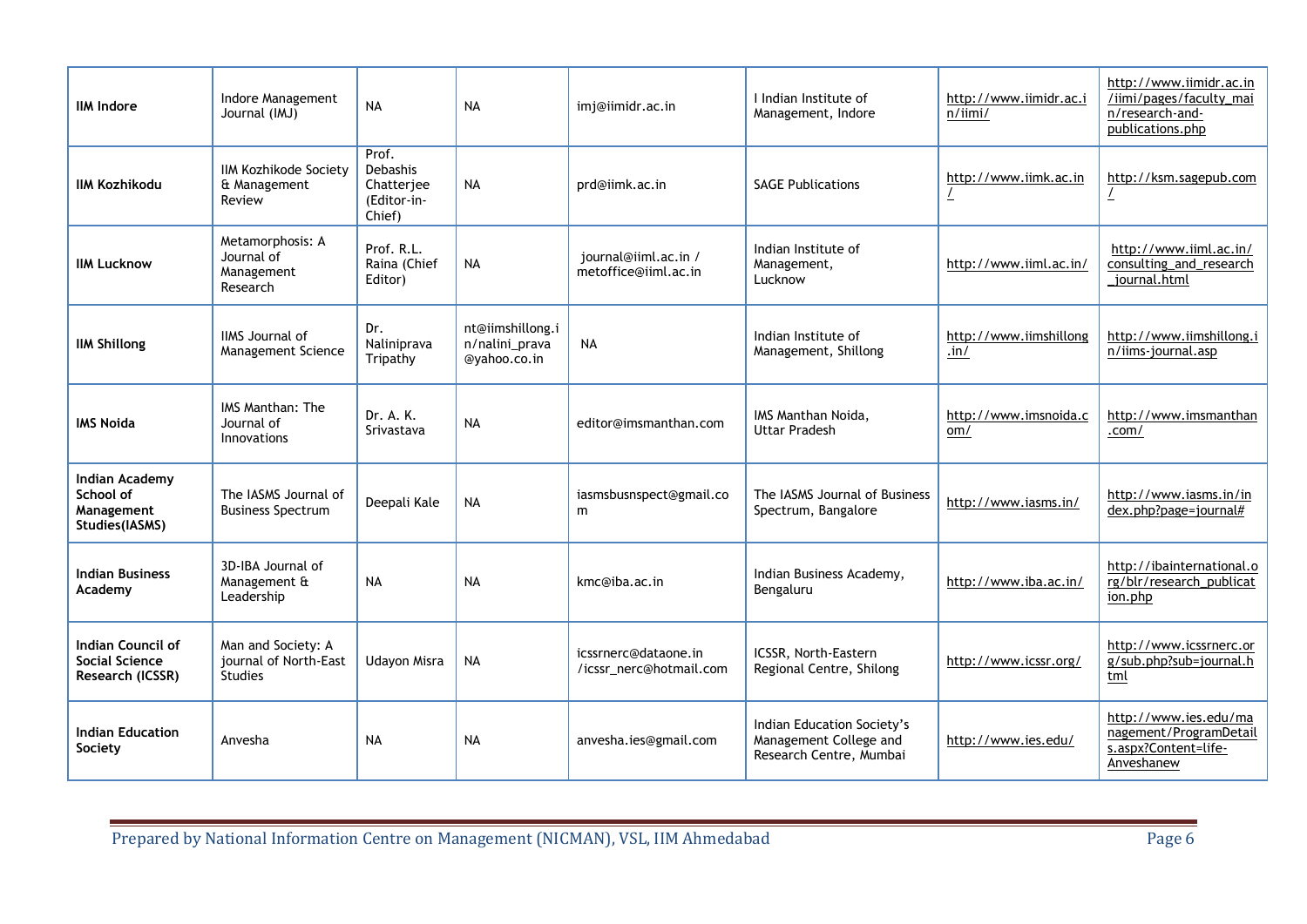| Indian Institute of<br><b>Foreign Trade</b>                                           | Foreign Trade<br>Review                                     | Shri Anil<br>Kanungo                                  | akanungo@iift.a<br>c.in                  | publications@iift.ac.in                             | Indian Institute of Foreign<br>Trade.<br>New Delhi                                     | http://www.iift.edu/ne<br>W/                            | http://cc.iift.ac.in/rese<br>arch/research.asp?menui<br>d=12                                |
|---------------------------------------------------------------------------------------|-------------------------------------------------------------|-------------------------------------------------------|------------------------------------------|-----------------------------------------------------|----------------------------------------------------------------------------------------|---------------------------------------------------------|---------------------------------------------------------------------------------------------|
| Indian Institute of<br>Management,<br>Ahmedabad                                       | Vikalpa                                                     | Vijaya Sherry<br>Chand                                | vijaya@iimahd.<br>ernet.in               | vikalpa@iimahd.ernet.in                             | Indian Institute of<br>Management,<br>Ahmedabad                                        | http://www.iimahd.ern<br>et.in/                         | http://www.vikalpa.com                                                                      |
| Indian Institute of<br>Management,<br>Calcutta                                        | Journal of Human<br>Values                                  | C.<br>Panduranga<br><b>Bhatta</b>                     | <b>NA</b>                                | editor_jhv@iimcal.ac.in                             | <b>SAGE Publications</b>                                                               | http://iimcal.ac.in/                                    | http://facultylive.iimcal<br>.ac.in/publications/journ<br>al-of-human-<br>values/overview   |
| Indian Institute of<br>Management,<br>Calcutta                                        | Decision                                                    | Prof. Bhaskar<br>Chakrabarti                          | <b>NA</b>                                | publication@iimcal.ac.in /<br>decision@iimcal.ac.in | Indian Institute of<br>Management Calcutta                                             | http://iimcal.ac.in/                                    | http://facultylive.iimcal<br>.ac.in/publications/decis<br>ion/subscriptions                 |
| Indira Institute of<br>Management                                                     | Indira Management<br>Review                                 | Prof. P. G.<br>Vijairaghavan                          | vijai@indiraedu<br>.com                  | <b>NA</b>                                           | Indira Institute of<br>Management, Pune                                                | http://indiraiimp.edu.i<br>n                            | http://indiraiimp.edu.in<br>$\frac{72}{9}$ age_id=8                                         |
| Indira Insttute of<br>Management, Pune                                                | <b>ANVESHAK -</b><br>International Journal<br>of Management | Dr. Poornima<br><b>Tapas</b><br>(Executive<br>Editor) | poornima.tapas<br>@indiraiimp.ed<br>u.in | <b>NA</b>                                           | Shree Chanakya Education<br>Society's Indira Institute of<br>Management, Pune          | http://indiraiimp.edu.i<br>n/                           | http://indiraiimp.edu.in<br>/?page_id=2161                                                  |
| <b>Indore Management</b><br>Institute and<br><b>Research Centre</b>                   | Indore Management<br>Institute: Disha                       | <b>NA</b>                                             | <b>NA</b>                                | disha@imi.ac.in                                     | Indore Management Institute<br>and Research Centre, Indore                             | http://www.imi.ac.in/                                   | http://www.imi.ac.in/in<br>dex.php?option=com_con<br>tent&view=article&id=83<br>&Itemid=282 |
| Institute of<br>Management &<br><b>Information</b><br>Science,<br><b>Bhubaneshwar</b> | Pratibimba: the<br>Journal of IMIS                          | <b>NA</b>                                             | <b>NA</b>                                | jpratibimba@imis.ac.                                | Institute of Management &<br>Information Science,<br>Bhubaneshwar                      | http://www.imis.ac.in/                                  | http://www.imis.ac.in/p<br>ratibimba.html                                                   |
| Institute of<br>Management<br>Education,<br>Sahibabad<br>Ghaziabad                    | <b>IME Journal</b>                                          | Prof. (Dr.)<br>Manoranjan<br>P. Ram                   | <b>NA</b>                                | editor@imesahibabad.ac.i<br>n                       | Campus : Institute of<br>Management Education<br>Main GT Road, Sahibabad,<br>Ghaziabad | http://www.imesahiba<br>bad.ac.in/index.aspx/A<br>ICTE/ | http://www.imesahibab<br>ad.ac.in/index.aspx/AIC<br>TE/index.php/about-<br>ime-journal      |
| Institute of<br><b>Management Studies</b>                                             | Journal of IMS Group                                        | NA                                                    | <b>NA</b>                                | journal_ims@rediffmail.co<br>m                      | Institute of Management<br>Studies, Ghaziabad                                          | http://www.ims-<br>ghaziabad.ac.in/                     | http://www.ims-<br>ghaziabad.ac.in/journal_<br>of_ims_group.php                             |

Prepared by National Information Centre on Management (NICMAN), VSL, IIM Ahmedabad Page 7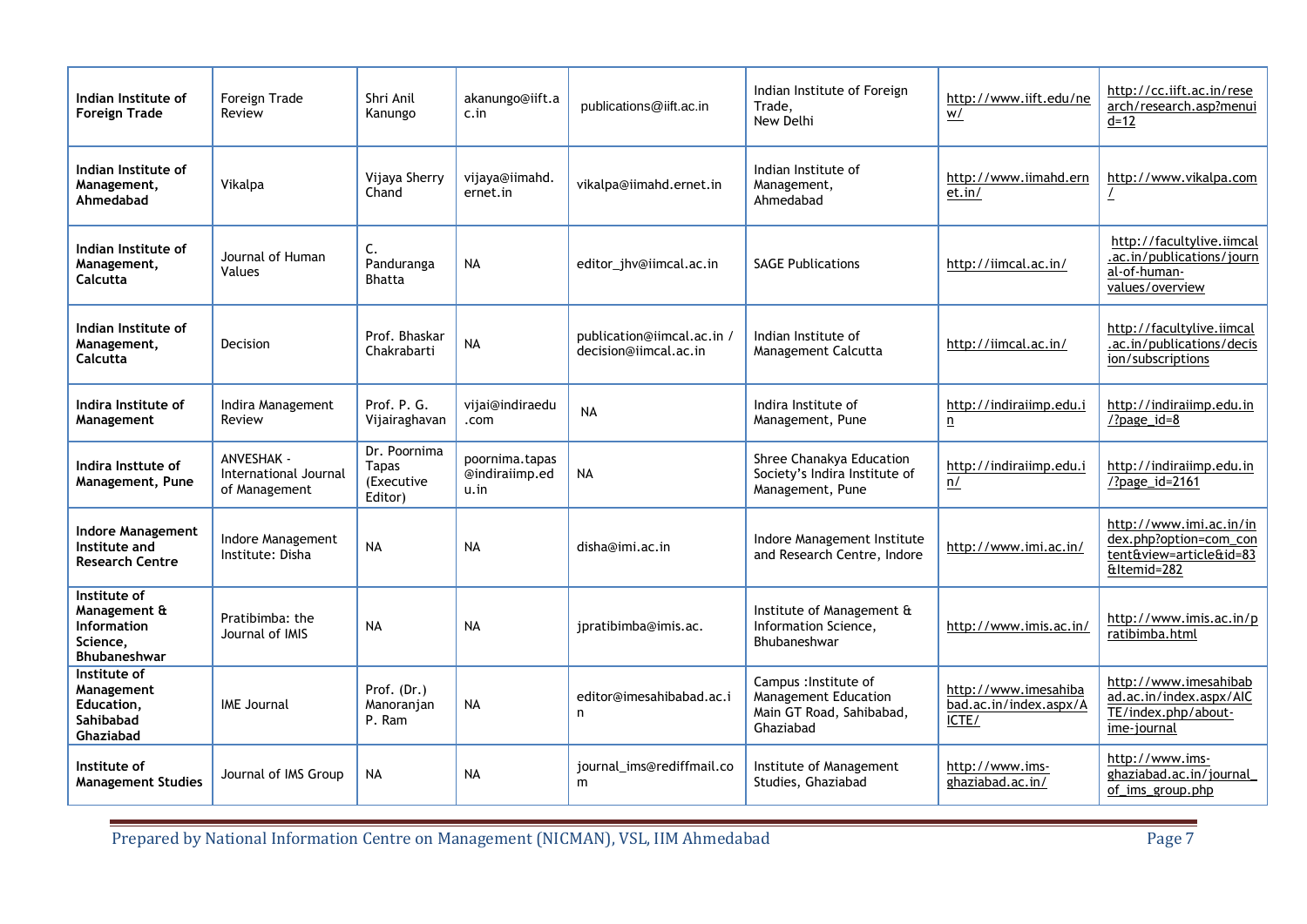| Institute of<br>Management<br>Technology -<br>Ghaziabad | Paradigm                                                     | Dr.<br>Debabrata<br>Data        | ddatta@imt.edu               | editor.paradigm@imt.edu | Dr. Debabrata Data<br>Institute of Management<br>Technology,<br>Raj Nagar,<br>Ghaziabad | http://www.imt.edu/               | http://www.imt.edu/Fa<br>cultyandResearch/IMTJo<br>urnal.aspx                                              |
|---------------------------------------------------------|--------------------------------------------------------------|---------------------------------|------------------------------|-------------------------|-----------------------------------------------------------------------------------------|-----------------------------------|------------------------------------------------------------------------------------------------------------|
| Institute of<br>Productivity &<br>Management            | Journal of IPM<br>Meerut                                     | Prof.<br>Virender S.<br>Solanki | veesolanki@hot<br>mail.com   | info@ipmindia.org       | Institute of Productivity &<br>Management, Meerut                                       | http://www.ipmindia.o<br>rg/      | http://www.ipmindia.or<br>g/header/downloadJourn<br>al.aspx                                                |
| Institute of Public<br><b>Enterprise</b>                | Journal of<br>International<br>Economics                     | Prof. Ram<br>Kumar Mishra       | <b>NA</b>                    | editorjim@ipeindia.org  | Institute of Public Enterprise,<br>Osmania University Campus,<br>Hyderabad              | http://www.ipeindia.or<br>g/main/ | http://www.ipeindia.org<br>/main/index.php?page=j<br>ournal-of-international-<br>economics                 |
| <b>Institute of Public</b><br><b>Enterprise</b>         | Journal of Venture<br>Capital & Financial<br><b>Services</b> | Dr. Ch. Laxmi<br>Kumari         | <b>NA</b>                    | jvcfs@ipeindia.org      | Institute of Public Enterprise,<br>Osmania University Campus,<br>Hyderabad              | http://www.ipeindia.or<br>g/main/ | http://www.ipeindia.org<br>/main/index.php?page=j<br>ournal-of-venture-<br>capital-financial-services      |
| <b>Institute of Public</b><br><b>Enterprise</b>         | The Journal of<br>Institute of Public<br>Enterprise          | K. Trivikram                    | ktrivikram@gma<br>il.com     | <b>NA</b>               | Institute of Public Enterprise,<br>Osmania University Campus,<br>Hyderabad              | http://www.ipeindia.o<br>rg/main/ | http://www.ipeindia.org<br>/main/index.php?page=j<br>ournal-of-ipe                                         |
| Institute of Public<br><b>Enterprise</b>                | Journal of Managerial<br>Finance & Research                  | Dr. S.<br>Sreenivasa<br>Murthy  | ssmurthy@ipein<br>dia.org    | jmfr@ipeindia.org       | Institute of Public Enterprise,<br>Osmania University Campus,<br>Hyderabad              | http://www.ipeindia.or<br>g/main/ | http://www.ipeindia.org<br>/main/index.php?page=i<br>ournal-of-managerial-<br>finance-research             |
| <b>Institute of Public</b><br><b>Enterprise</b>         | Journal of Corporate<br>Governance                           | Shital<br>Jhunjhunwala          | NA                           | ipejcg@gmail.com        | Institute of Public Enterprise<br>Osmania University Campus,<br>Hyderabad               | http://www.ipeindia.or<br>g/main/ | http://www.ipeindia.org<br>$\overline{\text{/main/index.php?page=}}$<br>ournal-of-corporate-<br>governance |
| <b>Institute of Public</b><br><b>Enterprise</b>         | Journal of Marketing<br>Vistas                               | Dr. Meher<br>Karuna             | meherkaruna@i<br>peindia.org | jmt@ipeindia.org        | Institute of Public Enterprise<br>Osmania University Campus,<br>Hyderabad               | http://www.ipeindia.or<br>g/main/ | http://www.ipeindia.org<br>/main/index.php?page=j<br>ournal-of-marketing-<br>trends                        |
| Institute of Public<br>Enterprise                       | Journal of<br>Governance & Public<br>Policy                  | <b>B.</b> Ramesh<br>Babu        | <b>NA</b>                    | info@ipeindia.org       | Institute of Public Enterprise<br>Osmania University Campus,<br>Hyderabad               | http://www.ipeindia.or<br>g/main/ | http://www.ipeindia.org<br>/main/index.php?page=j<br>ournal-of-governance-<br>public-policy                |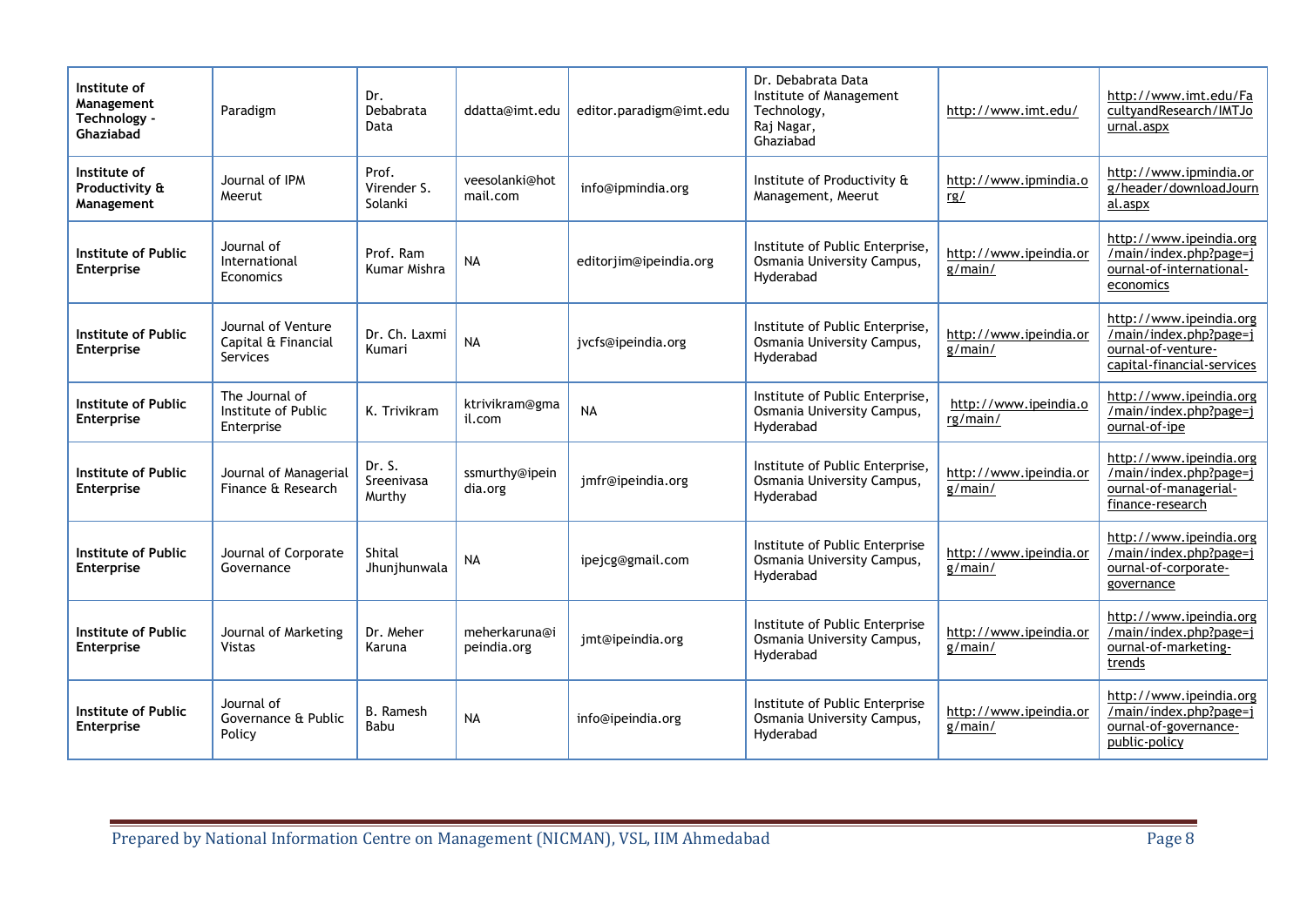| Institute of Public<br><b>Enterprise</b>                      | <b>IPE</b> Journal of<br>Management                                   | K. Trivikram                                         | ktrivikram@gma<br>il.com | <b>NA</b>                                  | Institute of Public Enterprise<br>Osmania University Campus,<br>Hyderabad | http://www.ipeindia.or<br>g/main/                            | http://www.ipeindia.org<br>/main/index.php?page=i<br>pe-journal-of-<br>management                                |
|---------------------------------------------------------------|-----------------------------------------------------------------------|------------------------------------------------------|--------------------------|--------------------------------------------|---------------------------------------------------------------------------|--------------------------------------------------------------|------------------------------------------------------------------------------------------------------------------|
| <b>Institute of Rural</b><br><b>Management Anand</b>          | International Journal<br>of Rural Management                          | Pratik Modi                                          | <b>NA</b>                | ijrm.editor@gmail.com                      | Institute of Rural<br>Management,<br>Anand, Gujarat                       | https://www.irma.ac.i<br>n/                                  | https://www.irma.ac.in/<br>others/other ijrm editor<br>ial_board.php                                             |
| <b>Instituteof</b><br>Management<br>technology - Nagpur       | <b>IMT Case Journal</b>                                               | Dr. R. K.<br>Jena                                    | <b>NA</b>                | editor@imtcj.ac.in                         | <b>IMTCJ</b><br>Institute of Management<br>Technology, Nagpur             | http://www.imtnagpur.<br>ac.in/                              | http://imtcj.ac.in/                                                                                              |
| <b>Integral University</b>                                    | Integral Review : a<br>Journal of<br>Management                       | Prof. (Dr.)<br>Zeeshan Amir<br>(Editor-in-<br>chief) | <b>NA</b>                | mbaiulko@gmail.com                         | Integral University, Lucknow                                              | http://www.integraluni<br>versity.ac.in/net/Defau<br>lt.aspx | http://www.integraluniv<br>ersity.ac.in/net/journals<br>AndPublications.aspx                                     |
| International<br>Management<br>Institute/IMI Delhi            | <b>Global Business</b><br>Review                                      | Arindam<br><b>Banik</b>                              | <b>NA</b>                | globalbusinessreview@imi.<br>edu           | <b>SAGE Publications</b>                                                  | http://www.imi.edu/p<br>age show/delhi home                  | http://www.sagepub.in/<br>browse/journal.asp?Jour<br>nalid=22&Subject_Name<br>=&SubSubjectName=&mo<br>$de=1#abt$ |
| <b>International School</b><br>of Informatics &<br>Management | Oorja: Journal of<br>Management & IT                                  | <b>NA</b>                                            | <b>NA</b>                | iiim@icfia.org                             | International School of<br>Informatics & Management,<br>Jaipur            | http://www.iisjaipur.or<br>g/iiim/iiim.html                  | http://www.iisjaipur.org<br>/iiim/iiim.html                                                                      |
| <b>ITM Business School</b>                                    | International Journal<br>of Business Insights<br>and Transformation   | Prof. V. V.<br>Sople (Chief<br>Editor)               | <b>NA</b>                | editor@ijbit.org                           | ITM Business School.<br>Navi Mumbai                                       | http://www.itm.edu                                           | http://www.ijbit.org/in<br>dex.php                                                                               |
| <b>ITM Business School</b>                                    | Supply Chain Pulse                                                    | Prof. V.V.<br>Sople (Chief<br>Editor)                | <b>NA</b>                | editor@supplychainpulse.c<br><sub>om</sub> | <b>ITM Business School</b><br>Navi Mumbai                                 | http://www.itm.edu                                           | http://www.supplychain<br>pulse.org/                                                                             |
| <b>ITM Business School</b>                                    | WEALTH -<br>International Journal<br>of Money, Banking<br>and Finance | Prof. Vinod<br>Sople (Chief<br>Editor)               | <b>NA</b>                | editor@ijmbf-wealth.org                    | ITM-SIA B-School,<br>Mumbai                                               | http://www.itm.edu                                           | http://www.ijmbf-<br>wealth.org/                                                                                 |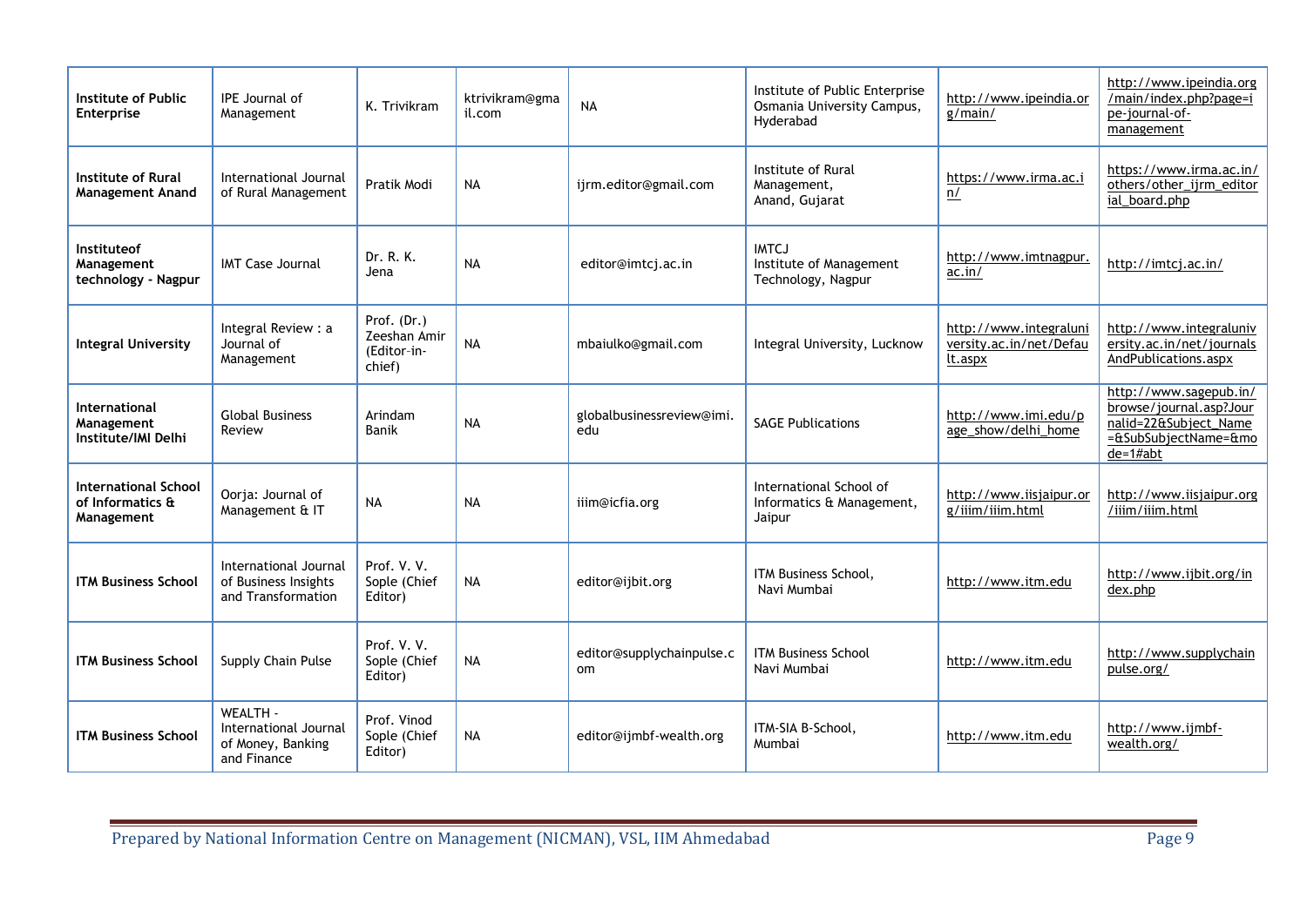| Jagan Institute of<br><b>Management Studies</b>                                                                           | <b>8M</b>                                                         | Dr. Amit<br>Gupta<br>(Editor-in-<br>chief) | <b>NA</b>                    | iims8m@rediffmail.com                             | Jagan Institute of<br>Management Studies, Delhi                                                               | http://jimsindia.org/                                                                     | http://jimsindia.org/8M<br>_journal.aspx                                                                        |
|---------------------------------------------------------------------------------------------------------------------------|-------------------------------------------------------------------|--------------------------------------------|------------------------------|---------------------------------------------------|---------------------------------------------------------------------------------------------------------------|-------------------------------------------------------------------------------------------|-----------------------------------------------------------------------------------------------------------------|
| <b>Jahanvi Publications</b><br>Pvt. Ltd.                                                                                  | Proficient: An<br>International Journal<br>of Management          | Dr. Anukruti<br>Sharma                     | <b>NA</b>                    | editor.proficient@gmail.co<br>m / editor@jppl.org | Jahanvi Publications Pvt.<br>Ltd., Jaipur                                                                     | http://www.jppl.org/                                                                      | http://jppl.org/publicati<br>on.htm                                                                             |
| Jaipuria Institute of<br>Management                                                                                       | Management<br><b>Dynamics</b>                                     | Dr.Jaya<br>Chitranshi                      | <b>NA</b>                    | editor<br>.lucknow@jaipuria.ac.in                 | Jaipuria Institute of<br>Management, Lucknow                                                                  | http://www.jaipuria.ac<br>$\cdot$ in                                                      | http://www.jaipuria.ac.i<br>n/?page_id=8713                                                                     |
| Jaipuria Institute of<br><b>Management Studies</b>                                                                        | OJAS, An<br>international Journal<br>of Research in<br>Management | Dr. Sharad<br>Goel (Editor-<br>in-Chief)   | <b>NA</b>                    | ojas@jaipuria.net                                 | Jaipuria Institute of<br>Management Studies,<br>Ghaziabad                                                     | http://jaipuria.edu.in                                                                    | http://jaipuria.edu.in/bl<br>og/2012/09/11/ojas-an-<br>international-journal-of-<br>research-in-<br>management/ |
| <b>JK Business School</b>                                                                                                 | JK Journal of<br>Management &<br>Technology                       | Prof.<br>Manoranjan<br>P. Ram              | manoranjan@jk<br>bschool.org | <b>NA</b>                                         | JK Business School, Gurgaon                                                                                   | http://jkbschool.org/                                                                     | http://www.ripublicatio<br>n.com/jkjmt.htm                                                                      |
| <b>JRN Rajasthan</b><br>Vidyapeeth<br>(Deemed)<br>University.<br>Department of<br>Faculty of<br><b>Management Studies</b> | Nirany: e-Journal                                                 | Prof. P. K.<br>Srivastava                  | <b>NA</b>                    | directorfmsjrnrvu@gmail.c<br>om                   | JRN Rajasthan Vidyapeeth,<br>Deemed University,<br>Department of Faculty of<br>Management Studies,<br>Udaipur | http://www.jrnrvu.edu<br>.in/deptFMS/content.p<br>hp?parent_id=34&page=<br>$\frac{34}{5}$ | http://www.jrnrvu.edu.<br>in/deptFMS/content.php<br>?parent_id=46&page=46                                       |
| Kadi Sarva<br>Vishwavidyalaya                                                                                             | Journal of<br><b>Humanities Social</b><br>Science &<br>Management | Prof. Sonu<br>Gupta                        | <b>NA</b>                    | ksvvjhssm@skpatel.org                             | Kadi Sarva Vishwavidyalaya,<br>Gandhinagar                                                                    | http://ksvuniversity.org<br>.in/                                                          | http://www.ksvuniversit<br>y.org.in/journal shm.pdf                                                             |
| <b>KCT Business School</b>                                                                                                | Journal of Applied<br>Management<br>Research                      | <b>NA</b>                                  | <b>NA</b>                    | info@kctbs.ac.in (General<br>Department)          | KCT Business School,<br>Coimbatore                                                                            | http://www.kctbs.ac.in                                                                    | http://www.kctbs.ac.in/<br>web_page.php?group_id=<br>34&page_id=42                                              |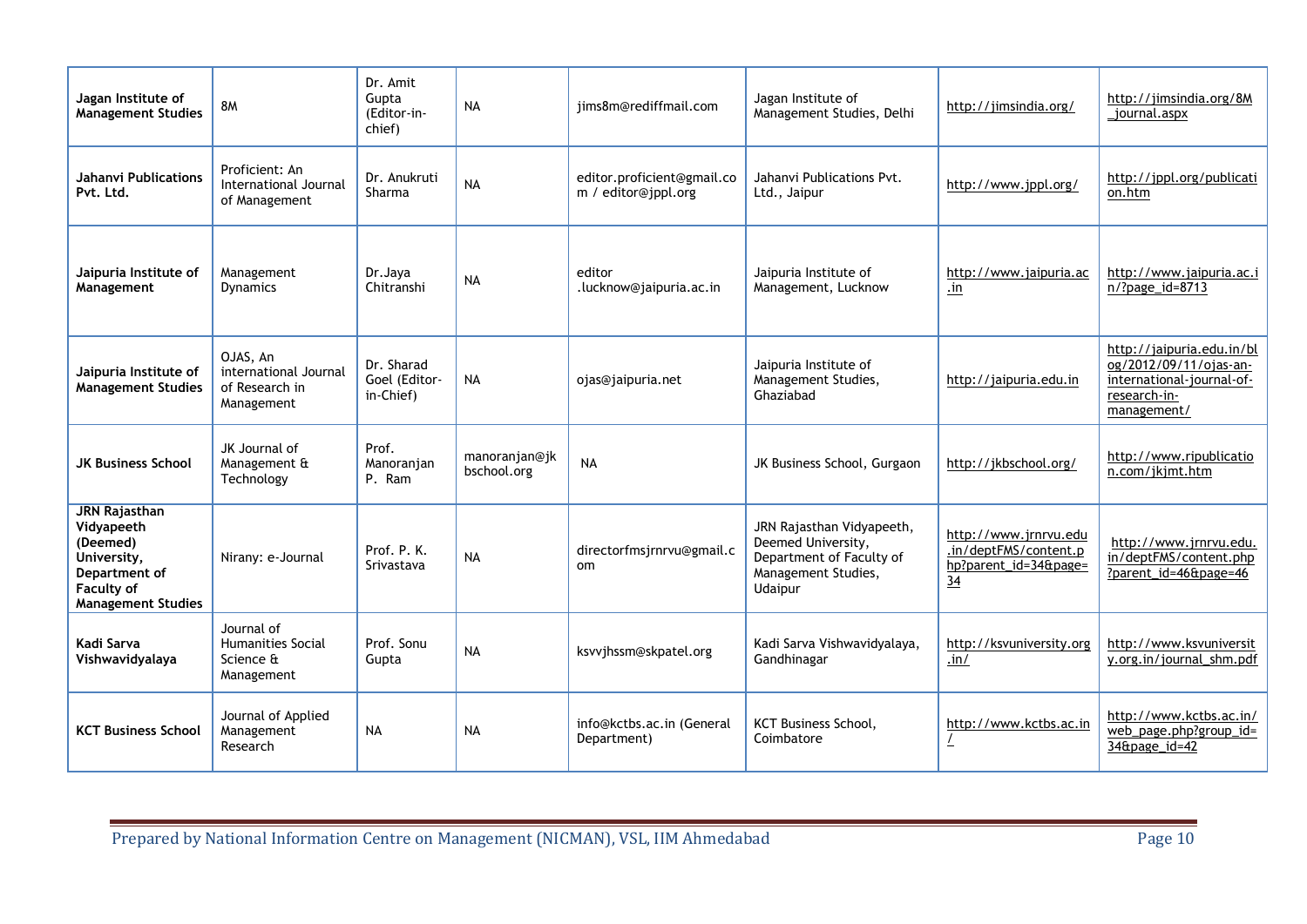| Kerala Institute of<br><b>Tourism and Travel</b><br><b>Studies</b>            | Indian Journal of<br>Tourism and<br>Hospitality<br>Management<br>Technology | <b>NA</b>                                          | <b>NA</b>                | editorijthm@kittsedu.org                                                     | Kerala Institute of Tourism<br>and Travel Studies (KITTS),<br>Kerala     | http://www.kittsedu.or<br>g/     | http://www.kittsedu.org<br>/greenportal.html                                             |
|-------------------------------------------------------------------------------|-----------------------------------------------------------------------------|----------------------------------------------------|--------------------------|------------------------------------------------------------------------------|--------------------------------------------------------------------------|----------------------------------|------------------------------------------------------------------------------------------|
| <b>KLS</b> Institute of<br>Management<br>Education &<br>Research              | Tatva - The essence<br>of excellence<br>(Library Journal)                   | Prof.<br>Padmapriya<br>R.Katagal<br>(Chief Editor) | <b>NA</b>                | theeditor.tatva@gmail.co<br>m / tatva@klsimer.edu                            | <b>KLS Institute of Management</b><br>Education and Research,<br>Belgaum | http://imer.klsbelgaum<br>.org/  | http://imer.klsbelgaum.<br>org/library-<br>2/tatva/guidelines-to-<br>author/             |
| Lal Bahadur Shastri<br>Institute of<br>Management                             | LBS Journal of<br>Management &<br>Research                                  | Dr. G. L.<br>Sharma                                | glsharma@lbsim<br>.ac.in | journal@lbsim.ac.in                                                          | Lal Bahadur Shastri Institute<br>of Management, Dwarka,<br>New Delhi     | http://lbsim.ac.in/              | http://lbsim.ac.in/km/p<br>ublications/lbs-journal-<br>of-management-a-<br>research.html |
| Loyola Institute of<br><b>Business</b><br><b>Administration</b><br>(LIBA)     | Management<br>Matters: LIBA's<br>Journal of<br>Management                   | <b>NA</b>                                          | <b>NA</b>                | director@liba.edu                                                            | Loyola Institute of Business<br>Administration (LIBA),<br>Chennai        | http://liba.edu/                 | http://liba.edu/events-<br>publication/liba-<br>business-review/                         |
| M. M. Institute of<br>Management                                              | M. M. University<br>Journal of<br>Management<br><b>Practices</b>            | <b>NA</b>                                          | <b>NA</b>                | mmu.jmp09@gmail.com                                                          | M. M. Institute of<br>Management, Mullana -<br>Ambala, Haryana           | http://www.mmumulla<br>na.org    | http://www.mmumullan<br>a.org/download/managm<br>ent.pdf                                 |
| M. S. Ramaiah<br>Institute of<br>Management                                   | M. S. Ramaiah<br>Management Review                                          | <b>NA</b>                                          | <b>NA</b>                | editor.managementreview<br>@msrim.org /<br>head.research@msrim.org.          | M. S. Ramaiah Institute of<br>Management, Bangalore                      | http://msrim.in/                 | http://msrim.in/sankalp<br>a.php?rid=43                                                  |
| Maharaja Agrasem<br>Institute of<br>Management &<br><b>Technology (MAIMT)</b> | MAIMT-Journal of IT<br>and Management                                       | Dr Raj Kumar<br>Goel                               | <b>NA</b>                | journal_maimt@yahoo.co.i<br>n                                                | Maharaja Agrasem Institute<br>of Management &<br>Technology, Jagadhri    | http://www.maimt.co<br>m/        | http://www.maimt.com<br>/journal/index.php                                               |
| Management<br>Development<br>Institute                                        | Vision: The Journal<br>of Business<br>Perspective                           | <b>NA</b>                                          | <b>NA</b>                | dean.consulting@mdi.ac.in<br>(Research<br>Section)deanresearch@mdi<br>.ac.in | Management Development<br>Institute, Gurgaon                             | http://www.mdi.ac.in/            | http://www.mdi.ac.in/r<br>esearch-and-<br>consultancy/vision-mdi-<br>journal.html        |
| Management<br><b>Education &amp;</b><br><b>Research Institute</b><br>(MERI)   | MERI - Journal of<br>Management & IT                                        | <b>NA</b>                                          | <b>NA</b>                | meribs@meri.edu.in                                                           | Management Education &<br>Research Institute.<br>New Delhi               | http://www.meri.edu.i<br>n/meri/ | http://www.meri.edu.in<br>/meri/research-<br>publications/                               |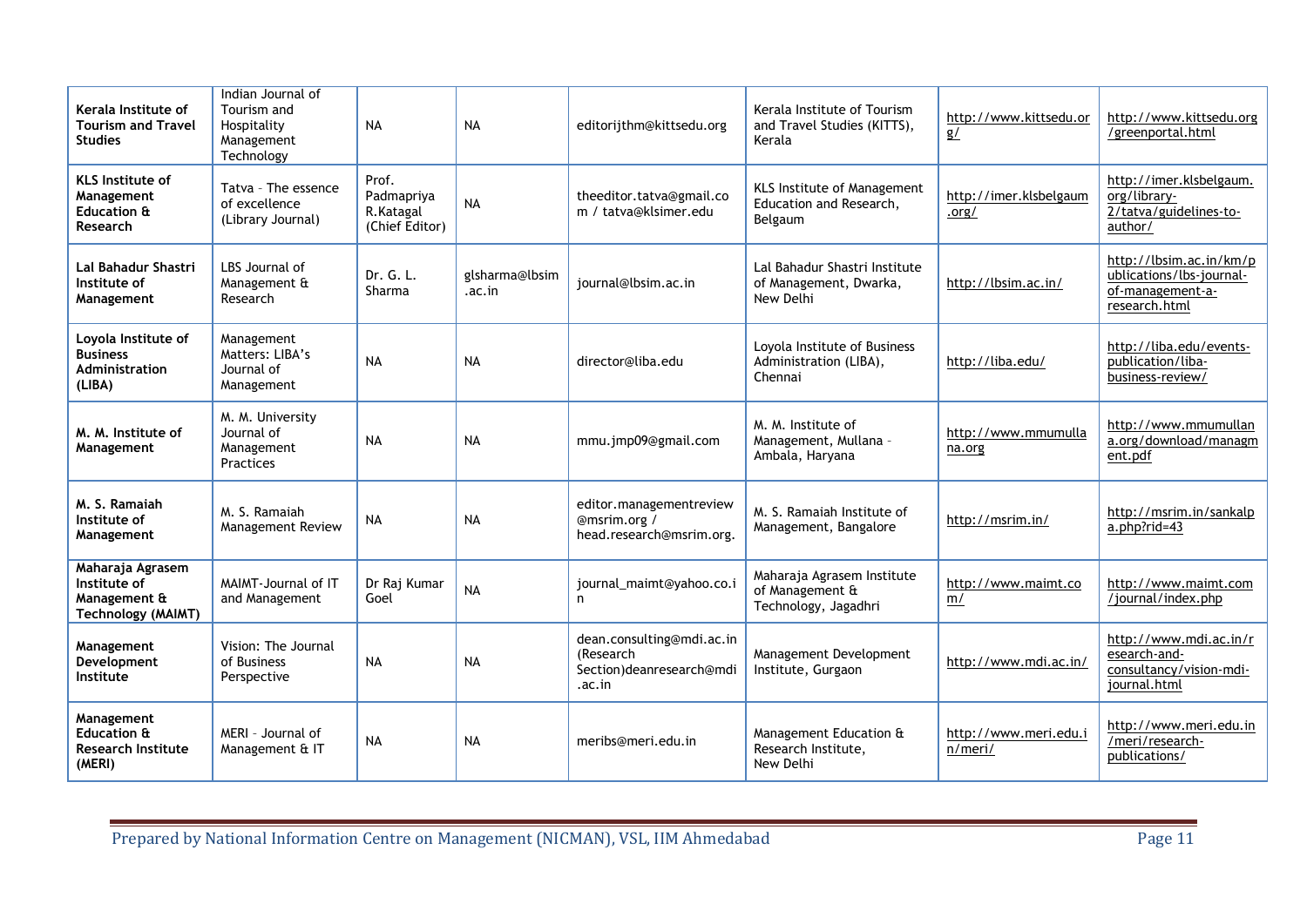| <b>MET</b> Institute of<br>Management                                                 | Metaphor                                                                    | Prof. Vijav<br>Page              | <b>NA</b>                    | metaphor@met.edu                      | MET Institute of<br>Management, Mumbai                                                | http://www.met.edu/i<br>nstitutes/iom/indexsom<br>.asp | http://www.met.edu/rj.<br>asp                                                                                     |
|---------------------------------------------------------------------------------------|-----------------------------------------------------------------------------|----------------------------------|------------------------------|---------------------------------------|---------------------------------------------------------------------------------------|--------------------------------------------------------|-------------------------------------------------------------------------------------------------------------------|
| <b>MIT School of</b><br>Management                                                    | KHOJ: Journal of<br>Indian Management<br>Research and<br><b>Practices</b>   | Mrs. Gandhali<br><b>Divekar</b>  | Mitpgrc@gmail.<br>com        | <b>NA</b>                             | MIT School of Management,<br>Pune                                                     | http://www.mitsom.co<br>m/                             | http://www.mitsom.com<br>/index.php?option=com_<br>content&view=article&id<br>$=122$ &Itemid=143                  |
| National Institute of<br><b>Bank Management</b>                                       | Prajnan:<br>Journal of Social and<br>Management Science                     | Dr. Arindam<br>Bandyopadhy<br>ay | arindam@nibmi<br>ndia.org    | <b>NA</b>                             | National Institute of Bank<br>Management, Pune                                        | http://nibmindia.org                                   | http://nibmindia.org/ind<br>$ex.$ aspx?idp=31&idc=239                                                             |
| National Institute of<br><b>Industrial</b><br>Engineering (NITIE)                     | Udyog Pragati                                                               | Dr. (Ms.) Mani<br>K. Madala      | <b>NA</b>                    | publications@nitie.edu                | National Institute of<br>Industrial Engineering<br>(NITIE), Mumbai                    | http://www.nitie.edu                                   | http://www.nitie.edu/in<br>dex.php?option=com_con<br>tent&task=view&id=476&<br>Itemid=1⟨=en                       |
| National Institute of<br><b>Technical Teachers</b><br><b>Training and</b><br>Research | Journal of<br>Engineering, Science<br>& Management<br>Education             | Dr. K. K.<br>Pathak              | kkpathak@nitttr<br>bpl.ac.in | <b>NA</b>                             | National Institute of<br><b>Technical Teachers Training</b><br>and Research, Bhopal   | http://www.nitttrbhop<br>al.org                        | http://www.nitttrbhopal<br>.org/index.php?option=c<br>om_content&view=articl<br>e&id=274&Itemid=275               |
| New Delhi Institute<br>of Management -<br><b>NDIM</b>                                 | Review of<br>Professional<br>Management                                     | <b>NA</b>                        | <b>NA</b>                    | journal.ndim@gmail.com                | New Delhi Institute of<br>Management, New Delhi                                       | http://www.ndimdelhi.<br>org                           | http://www.ndimdelhi.o<br>rg/index.php/latest-<br>newsndim/300-call-for-<br>paper-review-of-<br>professional-mgmt |
| <b>NICE Management</b><br>College                                                     | Nice Journal of<br><b>Business</b>                                          | Prof. D. P. S.<br>Verma          | <b>NA</b>                    | editornjb@shobhituniversit<br>y.ac.in | NICE Journal of Business<br>School of Business Studies,<br>Shobhit University, Meerut | http://www.nicesociet<br>y.org/                        | http://www.shobhituniv<br>ersity.ac.in/njb.php                                                                    |
| NIILM - Center for<br>Management<br>Studies, Greater<br><b>Noida</b>                  | Journal of Marketing<br>and Communication                                   | <b>NA</b>                        | <b>NA</b>                    | mc@niilm.com/<br>jsharma@niilm.com    | NIILM - Center for<br>Management Studies,<br>Greater Noida                            | http://www.niilm-<br>cms.edu.in                        | http://www.niilm-<br>cms.edu.in/publication.h<br>$tm$                                                             |
| Nirma University,<br>Institute of<br>Management                                       | Nirma University<br>Journal of Business<br>and Management<br><b>Studies</b> | <b>NA</b>                        | <b>NA</b>                    | editor.nujbms@imnu.ac.in              | Nirma University, Institute of<br>Management, Ahmedabad                               | http://www.imnu.ac.i<br>n/www/index.asp                | http://www.imnu.ac.in/<br>www/nujbms.asp                                                                          |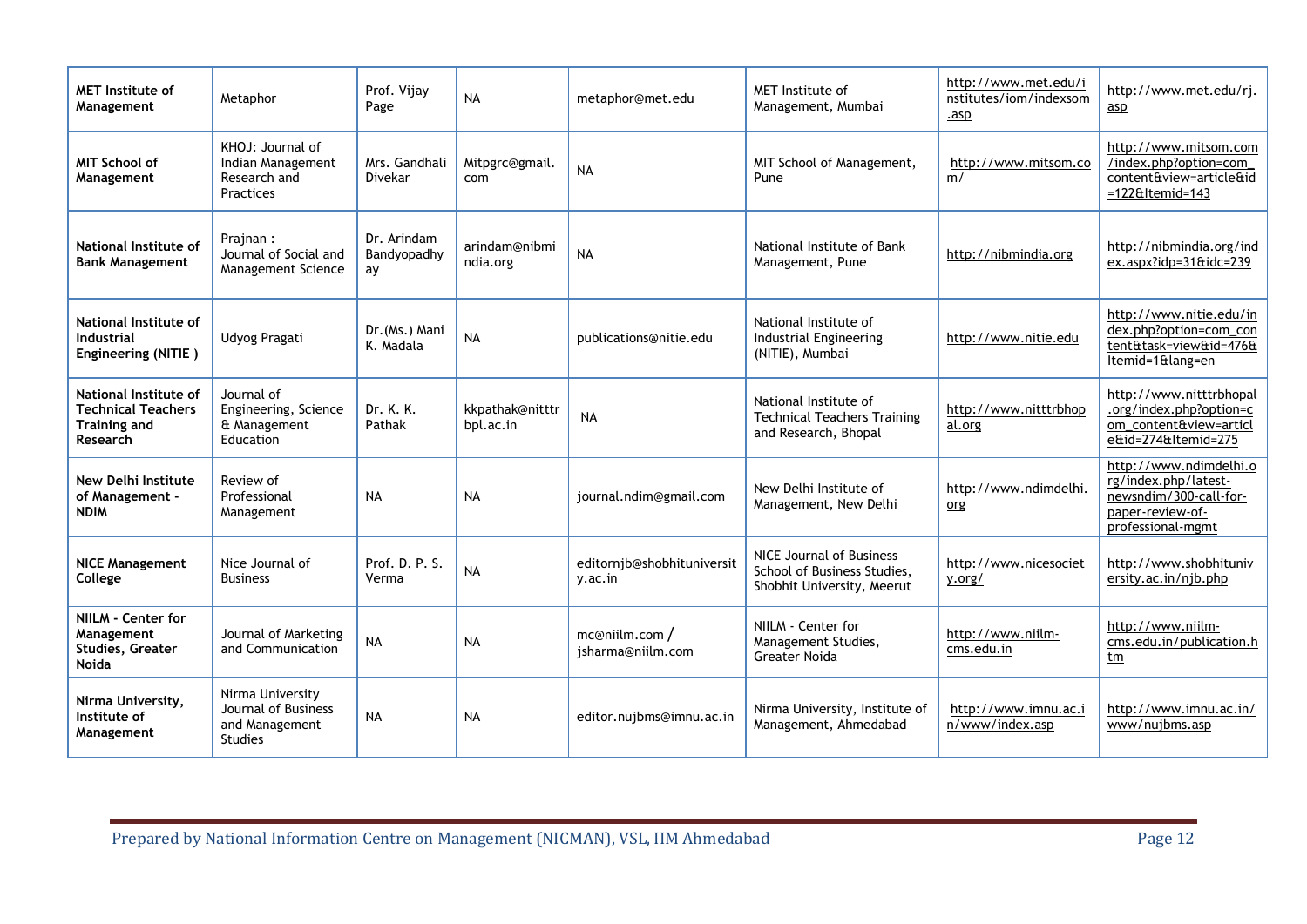| <b>NSB School of</b><br><b>Business - NIILM</b>                             | NSB Management<br>Review                                                  | Prof.<br>Narinder<br>Verma<br>(Editor-in-<br>Chief) | <b>NA</b>                      | publications@nsb.in /<br>editor.nsbjournal@gmail.c<br>om   | NSB School of Business -<br>NIILM, New Delhi                         | http://www.nsb.in                                       | http://www.nsb.in/jour<br>nal.html                                                                                                       |
|-----------------------------------------------------------------------------|---------------------------------------------------------------------------|-----------------------------------------------------|--------------------------------|------------------------------------------------------------|----------------------------------------------------------------------|---------------------------------------------------------|------------------------------------------------------------------------------------------------------------------------------------------|
| Pillai Institute of<br><b>Management Studies</b><br>and research<br>(PiMSR) | Pillai's Journal of<br>Management<br>Research                             | <b>NA</b>                                           | <b>NA</b>                      | drvijay@mes.ac.in<br>(Director - Management<br>Department) | Pillai Institute of<br>Management Studies &<br>Research, Maharashtra | http://www.pimsr.ac.i<br>$\overline{\mathsf{n}}$        | http://www.pimsr.ac.in<br>/research/pimsrpublicati<br>ons.asp                                                                            |
| Prestige Institute of<br>Management and<br>Research, Indore                 | Prestige<br>International Journal<br>of Management &<br>Research Abstract | Dr.<br>Yogeshwari<br>Phatak                         | <b>NA</b>                      | editor@pimrindore.ac.in.                                   | Prestige Institute of<br>Management and Research,<br>Indore          | http://www.pimrindore<br>.ac.in/                        | http://www.pimrindore.<br>ac.in/i-Journal.html                                                                                           |
| <b>PSG Institute of</b><br>Management                                       | Journal of<br>Contemporary<br>Research in<br>Management                   | Dr. R.<br>Krishnaveni                               | <b>NA</b>                      | psgjournal@yahoo.co.in                                     | PSG Institute of<br>Management, Coimbatore                           | http://psgim.ac.in/                                     | http://psgim.ac.in/jcrm                                                                                                                  |
| <b>Publishing India</b><br>Group                                            | International Journal<br>of Financial<br>Management                       | Dr. Balwinder<br>Singh                              | <b>NA</b>                      | info@publishingindia.com                                   | Publishing India Group, New<br>Delhi                                 | http://www.publishingi<br>ndia.com/journals/bro<br>wse/ | http://www.manuscript.<br>publishingindia.com/inde<br>x.php/ijfm                                                                         |
| <b>Punjab Commerce</b><br>and Management<br><b>Association</b>              | PCMA Journal of<br><b>Business Studies</b>                                | Dr. Prem<br>Kumar (Chief<br>Editor)                 | drpremkumar@r<br>ediffmail.com | coordinator@pcma.co.in                                     | Punjab Commerce and<br>Management Association,<br>Ludhiana, Punjab   | http://www.pcma.zoo<br>mshare.com                       | http://www.pcma.zoom<br>share.com/5.html /<br>http://www.publishingin<br>dia.com/Research/Produ<br>ctlnfo/Journal-<br>Info.aspx?InfoID=2 |
| Rai Business School                                                         | Rai Management<br>Journal                                                 | Dr. Sheetal<br>Kaul                                 | <b>NA</b>                      | raijournal@rbs.edu.in                                      | Rai Business School,<br>New Delhi                                    | http://www.rbs.edu.in                                   | http://www.rbs.edu.in/r<br>esearch.html                                                                                                  |
| Raj Kumar Goel<br>Institute of<br><b>Technology (MBA)</b>                   | Saaransh: RKG<br>Journal of<br>Management                                 | Dr. Vinay K.<br>Srivastava                          | <b>NA</b>                      | saaransh@rkgit.edu.in                                      | Raj Kumar Goel Institute of<br>Technology (MBA), Ghaziabad           | http://www.rkgit.edu.<br>in/                            | http://www.rkgit.edu.in<br>/saaransh/editorialboard<br>.htm                                                                              |
| Rajagiri College of<br><b>Social Sciences</b>                               | Rajagiri Management<br>Journal                                            | <b>NA</b>                                           | <b>NA</b>                      | jaikara@rajagiri.edu (Head<br>of the Publication Division) | Rajagiri College of Social<br>Sciences, Kerala                       | http://rcss.rajagiri.ed<br>u/                           | http://rcss.rajagiri.edu/<br>rajagiri-management-<br>journal                                                                             |

Prepared by National Information Centre on Management (NICMAN), VSL, IIM Ahmedabad Page 13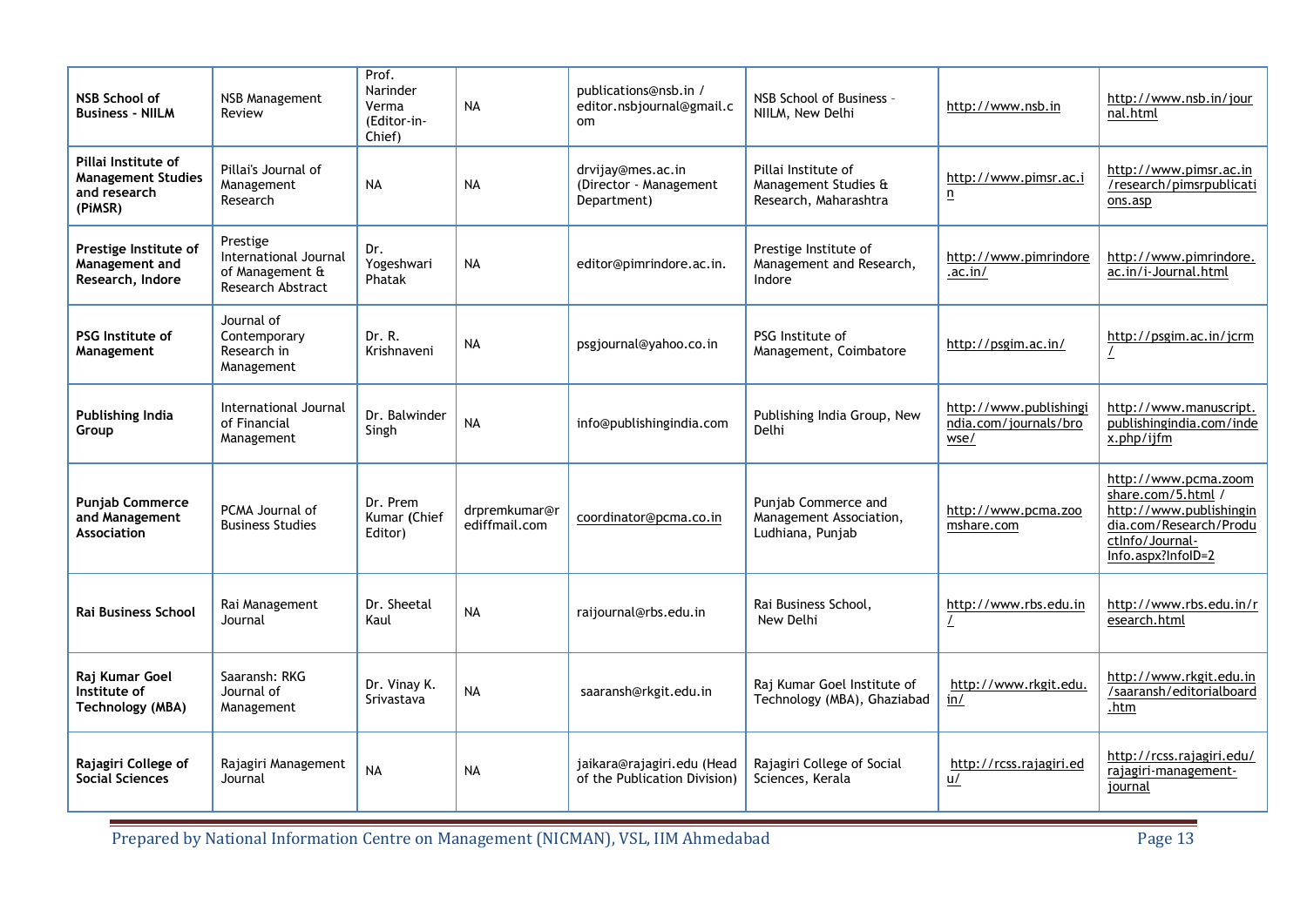| Regional College of<br>Management - RCM                                                                | Siddhant : a Journal<br>of Decision Making       | Dr. Sujata<br>Mangaraj                | <b>NA</b>                     | info@rcmspace.com /<br>journalrcma@gmail.com                                                    | Regional College of<br>Management, Bhubaneswar                                                                         | http://www.rcm.ac.in/                                          | http://www.rcm.ac.in/r<br>cm-management-<br>faculty/journals.php $/$<br>http://pithadia.blogspot<br>.in/2012/07/siddhant-<br>journal-of-decision-<br>making.html |
|--------------------------------------------------------------------------------------------------------|--------------------------------------------------|---------------------------------------|-------------------------------|-------------------------------------------------------------------------------------------------|------------------------------------------------------------------------------------------------------------------------|----------------------------------------------------------------|------------------------------------------------------------------------------------------------------------------------------------------------------------------|
| R V Institute of<br>Management                                                                         | RVIM Journal of<br>Management<br>Research        | Dr. T. V. Raju                        | <b>NA</b>                     | rvimjournal@gmail.com                                                                           | Director - R. V. Institute of<br>Management,<br>On behalf of R. V. Institute<br>of Management,<br>Bangalore            | http://www.rvim.in/                                            | http://www.rvim.in/pub<br>lications.php                                                                                                                          |
| School of<br>Management<br><b>Sciences</b>                                                             | Management Insight,<br>Purusartha                | <b>NA</b>                             | <b>NA</b>                     | managementinsight@smsv<br>aranasi.com /<br>ramukola@gmail.com<br>/alokkumar@smsvaranasi.<br>com | School of Management<br>Sciences, Varanasi                                                                             | http://www.smsvarana<br>si.com/                                | http://www.smsvaranasi<br>.com/management insig<br>ht_journal.htm                                                                                                |
| School of<br>Management, KIIT<br>University                                                            | KIIT Parikalpan<br>Journal of<br>Management      | R. N. Subudhi                         | <b>NA</b>                     | editor@ksom.ac.in                                                                               | School of<br>Management, KIIT University,<br>Odisha                                                                    | http://www.ksom.ac.in                                          | http://www.ksom.ac.in/<br>resources/kiit-journal-<br>of-management/                                                                                              |
| <b>SCMS-COCHIN</b><br>(School of<br><b>Communication and</b><br>Management<br>Studies)                 | <b>SCMS Journal of</b><br>Indian Management      | Dr. D.<br>Radhakrishna<br>n Nair      | <b>NA</b>                     | editor@scmsgroup.org /<br>scmseditorcochin@yahoo.c<br>om                                        | SCMS-COCHIN (School of<br>Communication and<br>Management Studies), Kerala                                             | http://www.scmsgroup<br>.org/                                  | http://www.scmsgroup.<br>org/scmsjim/about-<br>us.html                                                                                                           |
| Sherwood College of<br>Management                                                                      | Management Today                                 | <b>NA</b>                             | <b>NA</b>                     | scm@sherwoodindia.in<br>(Management Department)                                                 | Sherwood College of<br>Management, Lucknow                                                                             | http://sherwoodindia.i<br>n/Sherwood-co-of-<br>management.html | http://sherwoodindia.in<br>/Sherwood-co-of-<br>management%20academi<br>n%20Publication.html                                                                      |
| Shri Dharmasthala<br>Manjunatheshwara<br>Institute for<br>Management<br>Development<br>Mysore (SDMIMD) | SDMIMD Journal of<br>Management                  | Dr. R.<br>Jagadeesh<br>(Chief Editor) | jagadeeshraj@s<br>dmimd.ac.in | journal@sdmimd.ac.in                                                                            | Shri Dharmasthala<br>Manjunatheshwara Institute<br>for Management<br>Development Mysore<br>(SDMIMD), Mysore, Karnataka | http://www.sdmimd.ac<br>.in/                                   | http://www.sdmimd.ac.i<br>n/Journal/index.html                                                                                                                   |
| Shrimad Rajchandra<br>Institute of<br>Management and<br>Computer<br>Application<br>(SRIMCA)            | National Journal of<br>Research in<br>Management | <b>NA</b>                             | <b>NA</b>                     | editor.njrim@utu.ac.in                                                                          | Shrimad Rajchandra Institute<br>of Management and<br>Computer Application, Surat,<br>Gujarat                           | http://srimca.edu.in/                                          | http://srimca.edu.in/NJ<br>RIM.html                                                                                                                              |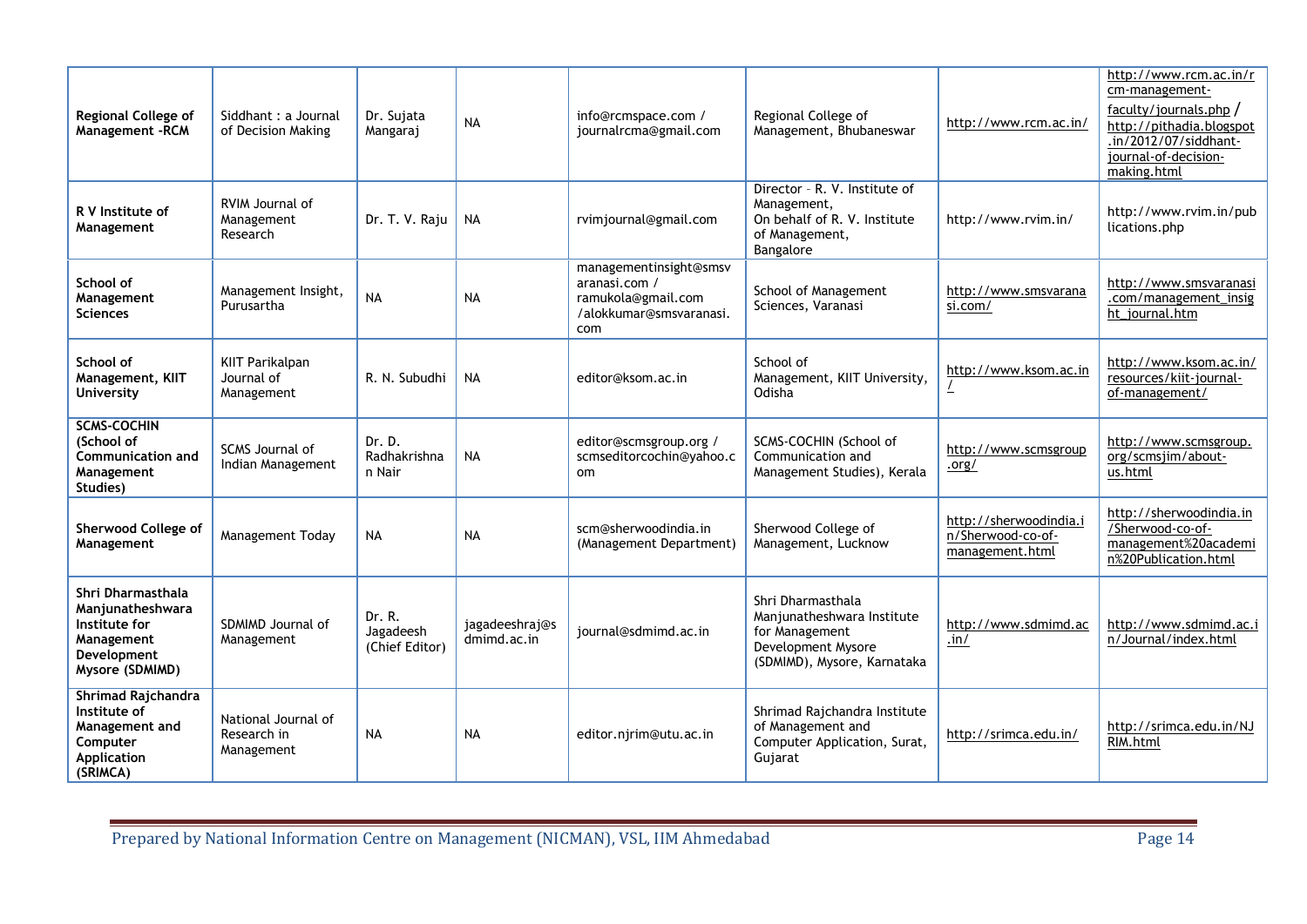| SIES College of<br><b>Management Studies</b>                                        | SIES Journal of<br>Management                                    | Sharmila<br>Mohapatra                                                                          | <b>NA</b> | journal @siescoms.edu                                                      | South Indian Education<br>Society College of<br>Management Studies,<br>Navi Mumbai | http://www.siescoms.e<br>du/          | http://www.siescoms.ed<br>u/journals/siescoms_jou<br>rnal.html          |
|-------------------------------------------------------------------------------------|------------------------------------------------------------------|------------------------------------------------------------------------------------------------|-----------|----------------------------------------------------------------------------|------------------------------------------------------------------------------------|---------------------------------------|-------------------------------------------------------------------------|
| Siva Sivani Institute<br>of management                                              | Sugyaan                                                          | Dr. V. G.<br>Chari                                                                             | <b>NA</b> | sasikumark@ssim.ac.in /<br>kompalli99@rediffmail.co<br>(Assistant Editors) | Siva Sivani Institute of<br>Management, Secunderabad                               | http://www.ssim.ac.in<br>/site/       | http://www.ssim.ac.in/s<br>ite/publications/261-<br>sugyan.html         |
| <b>Society for Disability</b><br>and Rehabilitation<br><b>Studies</b>               | International Journal<br>of Disability Studies                   | <b>NA</b>                                                                                      | <b>NA</b> | sdrs98@gmail.com<br>(General Department)                                   | Society for Disability and<br>Rehabilitation Studies,<br>New Delhi                 | http://www.sdrs.in/                   | http://www.sdrs.in/publ<br>ications.html                                |
| Sona School of<br>Management                                                        | <b>Global Management</b><br>Review                               | <b>NA</b>                                                                                      | <b>NA</b> | mba@sonamgmt.org<br>(General Department)                                   | Sona School of Management,<br>Tamilnadu                                            | http://www.sonamgmt.<br>org/          | http://www.sonamgmt.o<br>rg/gmr.html                                    |
| Sri Guru Gobind<br>Singh College of<br><b>Commerce</b>                              | Journal of Business<br>Thought                                   | <b>NA</b>                                                                                      | <b>NA</b> | sggscc@rediffmail.com<br>(General Department)                              | Sri Guru Gobind Singh<br>College of Commerce,<br>University of Delhi, Delhi        | http://www.sggscc.ac.i<br>n/          | http://www.sggscc.ac.in<br>/Facilities.jsp#College_R<br>esearch Journal |
| Sri Sairam Institute<br>of Management<br>studies                                    | M - Infiniti Journal of<br>Management                            | Dr. K. Maran<br>(Chief Editor)                                                                 | <b>NA</b> | editor.minfiniti@gmail.co<br>m                                             | Sri Sai Ram Institute of<br>Management Studies,<br>Chennai                         | http://sims.sairam.edu<br>.in/        | http://sims.sairam.edu.i<br>n/Journal.html                              |
| Sri Sairam Institute<br>of Management<br>studies                                    | Shankya -<br>International Journal<br>Management &<br>Technology | Dr. K. Maran<br>(Chief Editor)                                                                 | <b>NA</b> | editor.sankhya@gmail.com                                                   | Sri Sai Ram Institute of<br>Management Studies,<br>Chennai                         | http://sims.sairam.edu<br>$\cdot$ in/ | http://sims.sairam.edu.i<br>n/Journal.html                              |
| St. Joseph's College<br>of Business<br><b>Administration</b>                        | <b>Business Review</b>                                           | Ms. Vidya<br><b>Balasubrama</b><br>nyam, Ms.<br>Shivali<br>Miglani and<br>Mr. Irshad<br>Nazeer | <b>NA</b> | info@sicba.edu.in<br>(General Department)                                  | St. Joseph's College of<br>Business Administration,<br>Chennai                     | http://www.sjcba.edu.<br>in/          | http://www.sjcba.edu.i<br>n/publications.html#busi<br>ness_review       |
| <b>SVKM's Narsee</b><br>Monjee Institute of<br><b>Management Studies</b><br>(NMIMS) | <b>NMIMS Management</b><br>Review                                | Dr.<br>Gurumurthy<br>Kalyanaram                                                                | <b>NA</b> | NMIMSSBM.Journal@nmims<br>.edu/<br>nmimssbm.journal@gmail.<br>com          | <b>SVKM's Narsee Monjee</b><br>Institute of Management<br>Studies (NMIMS), Mumbai  | http://nmims.edu/                     | http://nmims.edu/NMIM<br>Smanagementreview/                             |

Prepared by National Information Centre on Management (NICMAN), VSL, IIM Ahmedabad Page 15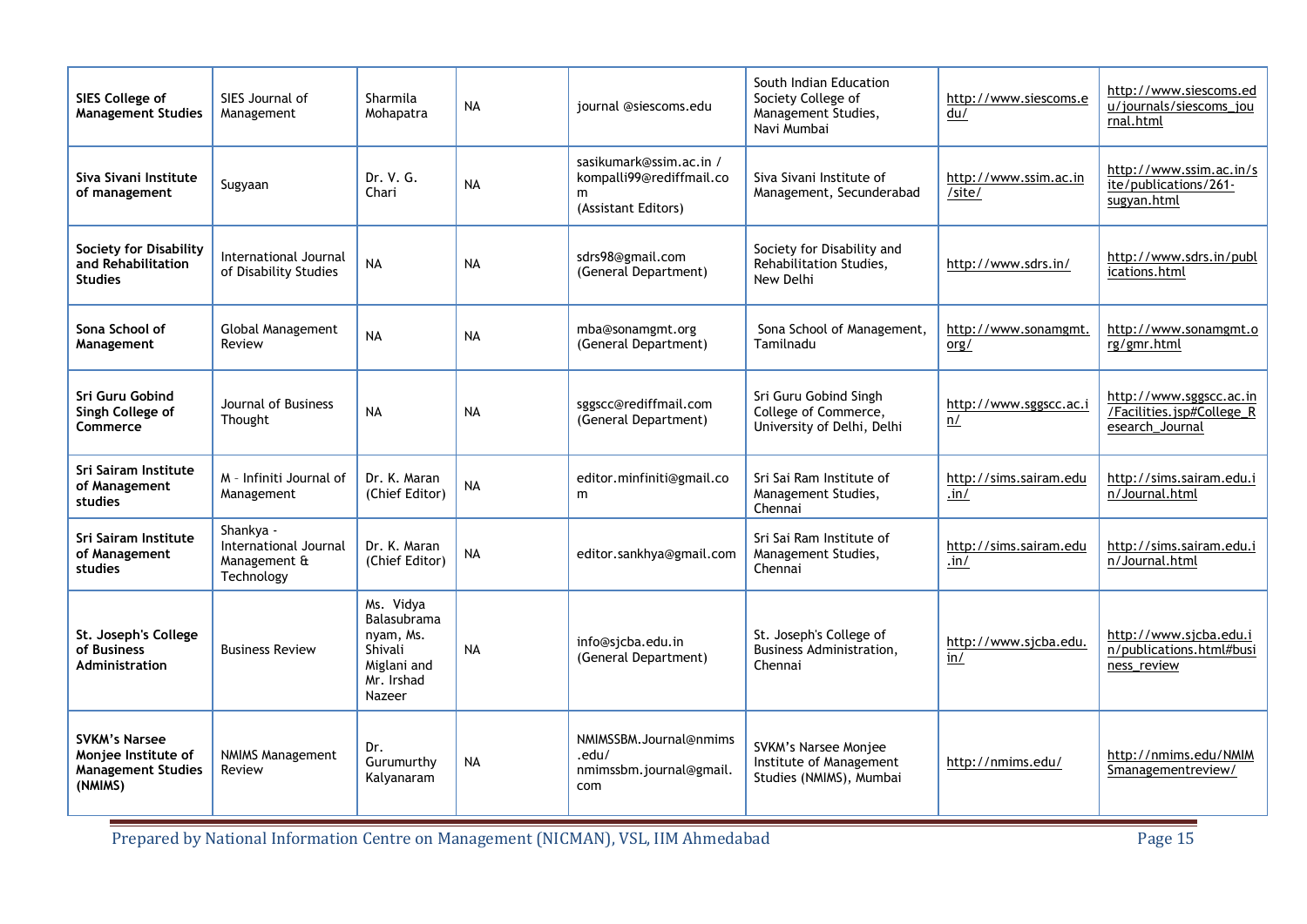| <b>Symbiosis Centre for</b><br>Management and<br><b>Human Resource</b><br>Development<br>(SCMHRD) | Drishtikon: a<br>Management Journal                    | <b>NA</b>                | <b>NA</b> | sonali_bhattacharya@scmh<br>rd.edu            | Symbiosis Centre for<br>Management and Human<br>Resource Development<br>(SCMHRD), Pune | http://www.scmhrd.ed<br>$u$      | http://www.scmhrd.edu<br>/index.php?option=com<br>content&view=article&id<br>=282%3Adrishtikon-a-<br>management-<br>journalprima-practices-<br>and-research-in-<br>marketing&catid=25%3At<br>he-project&Itemid=159 |
|---------------------------------------------------------------------------------------------------|--------------------------------------------------------|--------------------------|-----------|-----------------------------------------------|----------------------------------------------------------------------------------------|----------------------------------|--------------------------------------------------------------------------------------------------------------------------------------------------------------------------------------------------------------------|
| <b>Symbiosis Centre for</b><br>Management and<br><b>Human Resource</b><br>Development<br>(SCMHRD) | PRIMA: Practices and<br>Research in<br>Marketing       | <b>NA</b>                | <b>NA</b> | <b>NA</b>                                     | Symbiosis Centre for<br>Management and Human<br>Resource Development<br>(SCMHRD), Pune | http://www.scmhrd.ed<br>$u$      | http://www.scmhrd.edu<br>/index.php?option=com<br>content&view=article&id<br>=281%3Aprima-practices-<br>and-research-in-<br>marketing&catid=25%3At<br>he-project&Itemid=159                                        |
| <b>Symbiosis Centre for</b><br>Management and<br><b>Human Resource</b><br>Development<br>(SCMHRD) | <b>OPUS: Annual</b><br>Research Journal                | <b>NA</b>                | <b>NA</b> | opus@scmhrd.edu                               | Symbiosis Centre for<br>Management and Human<br>Resource Development<br>(SCMHRD), Pune | http://www.scmhrd.ed<br>u/       | http://www.scmhrd.edu<br>/index.php?option=com<br>content&view=article&id<br>$=288E$ ltemid $=159$                                                                                                                 |
| Symbiosis Institute<br>of Business<br><b>Management Pune</b>                                      | Samvad                                                 | <b>NA</b>                | <b>NA</b> | director@sibm.edu<br>(Director email Address) | Symbiosis Institute of<br><b>Business Management Pune</b>                              | http://www.sibm.edu/             | http://www.sibm.edu/F<br>acultyResearch/samvad.<br>html                                                                                                                                                            |
| Symbiosis Institute<br>of Business<br><b>Management Pune</b>                                      | Beacon: Management<br>Review                           | <b>NA</b>                | <b>NA</b> | director@sibm.edu<br>(Director email Address) | Symbiosis Institute of<br><b>Business Management Pune</b>                              | http://www.sibm.edu/             | http://www.sibm.edu/F<br>acultyResearch/beacon.h<br>tml                                                                                                                                                            |
| Symbiosis Institute<br>of Management<br>Studies (SIMS)                                            | JIDNASYA: Thirst for<br>Knowledge (Library<br>Journal) | <b>NA</b>                | <b>NA</b> | library@sims.edu (Library)                    | Symbiosis Institute of<br>Management Studies (SIMS),<br>Pune                           | http://www.sims.edu/             | http://www.sims.edu/in<br>dex.php?option=com_con<br>tent&view=article&id=14<br>8&Itemid=124                                                                                                                        |
| <b>Tecnia Institute of</b><br><b>Advanced Studies</b>                                             | Tecnia Journal of<br><b>Management Studies</b>         | Dr. Sudhi<br>Ranjan Dash | <b>NA</b> | journals@tecnia.in                            | Tecnia Institute of Advanced<br>Studies.<br>New Delhi                                  | http://www.tiaspg.tec<br>nia.in/ | http://www.tiaspg.tecni<br>a.in/TJMS home page.p<br>hp                                                                                                                                                             |